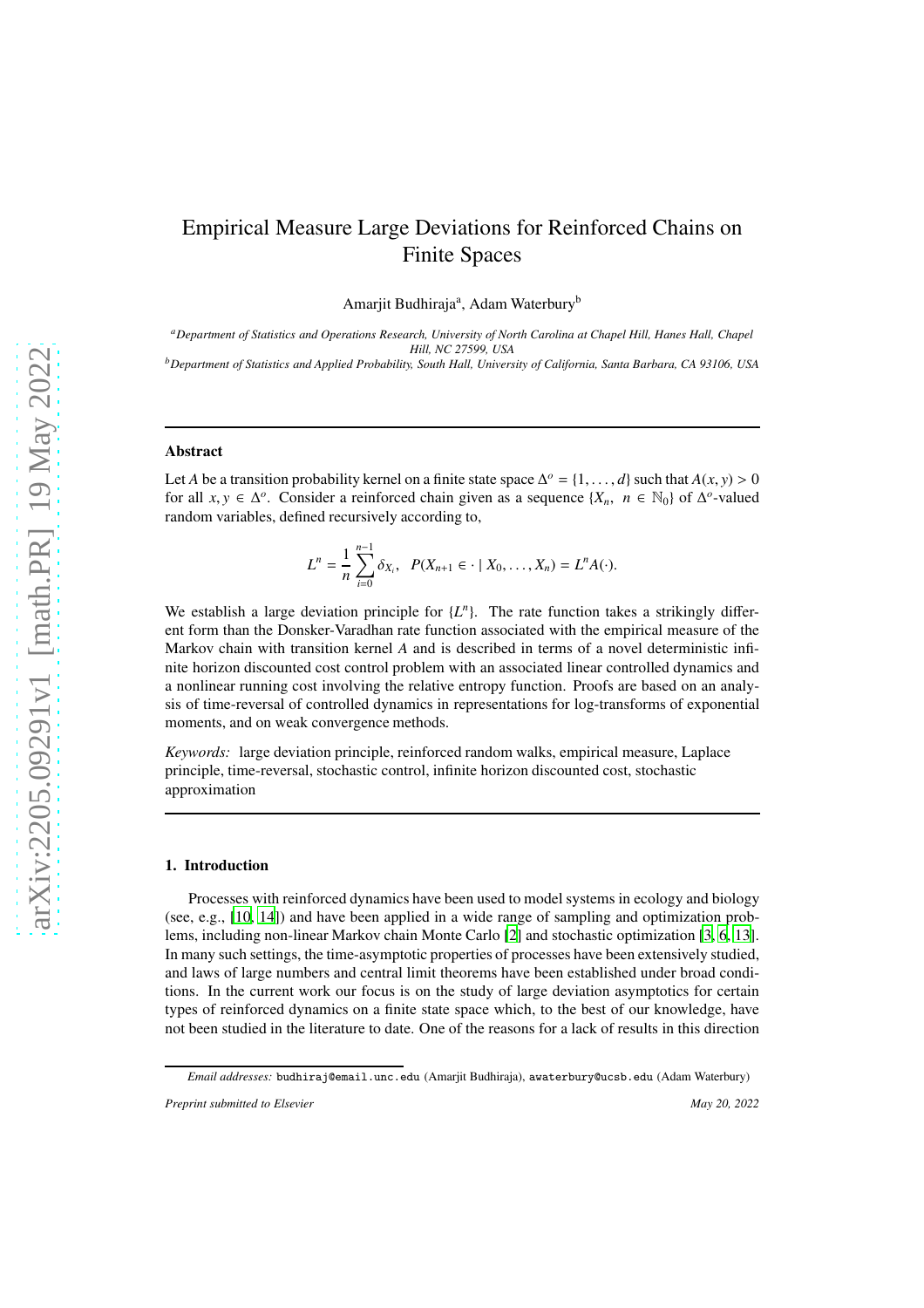is that the state dynamics in such systems is not Markovian and the evolution of the state depends on the full path history, making the usual methods of empirical measure large deviation analysis challenging to implement. To motivate the problem of interest consider first the elementary setting of a Markov chain  $\{X_n^0, n \in \mathbb{N}_0\}$  with values in the finite state space  $\Delta^0 = \{1, ..., d\}$  and a transition probability matrix *A* with  $A(x, y) > 0$  for all  $x, y \in \Delta^o$ . The celebrated results of Donsker and Varadhan [\[11,](#page-26-6) [12\]](#page-26-7) give a large deviation principle (LDP) for the empirical measure sequence  $\{L_0^n, n \in \mathbb{N}\}\)$  defined as  $L_0^n = n^{-1} \sum_{i=0}^{n-1} \delta_{X_i^0}, n \in \mathbb{N}\$ , with rate function given as

<span id="page-1-0"></span>
$$
I(\theta) = \inf_{\gamma \in \mathcal{A}(\theta)} R(\gamma || \theta \otimes A), \ \theta \in \mathcal{P}(\Delta^o), \tag{1}
$$

*where*  $P(\Delta^o)$  is the space of probability measures on  $\Delta^o$ ,  $\theta \otimes A$  is a probability measure on  $\Delta^o \times \Delta^o$ defined as, for  $x, y \in \Delta^o$ ,  $\theta \otimes A(x, y) = \theta(x)A(x, y)$ ,  $\mathcal{A}(\theta)$  is the space of all probability measures  $\gamma$ on  $\Delta^o \times \Delta^o$  for which the two marginals are the same as  $\theta$ , i.e.,  $\sum_{y \in \Delta^o} \gamma(x, y) = \sum_{y \in \Delta^o} \gamma(y, x) = \theta(x)$ , for all  $x \in \Delta^o$ , and  $R(\cdot \| \cdot)$  is the relative entropy function (see Section [1.1\)](#page-2-0). Consider now the reinforced chain  ${X_n, n \in \mathbb{N}_0}$  associated with the transition probability kernel *A* which is constructed recursively as  $X_0 = x_0$  for some  $x_0 \in \Delta^o$  and, having defined  $X_0, \ldots, X_{n-1}$  and  $L^n = n^{-1} \sum_{i=1}^{n-1} \delta_{X_i}$ , the conditional distribution of *X<sub>n</sub>* given {*X*<sub>0</sub>, . . . , *X<sub>n−1</sub>*} is  $L^n A(\cdot) = \sum_{x \in \Delta^n} L^n(x)A(x, \cdot)$ . Thus, at each time instant, one of the previously visited sites  $x^*$  is chosen at random (with probabilities proportional to visit frequencies) and then the new site is selected according to the distribution *A*( $x^*$ , ·). The law of the large numbers for  $L^n$  and  $L_0^n$  is the same, namely both converge to the unique stationary distribution of the Markov chain  $\{X_n^0\}$ . However, as we will see, the study of the large deviation behavior of  $\{L^n, n \in \mathbb{N}\}$  requires a rather different type of analysis than the sequence  $\{L_0^n, n \in \mathbb{N}\}$ , and the associated rate function, which is introduced in [\(5\)](#page-3-0), has a strikingly different form than the rate function in [\(1\)](#page-1-0). In particular, the emergence of a discount factor in the rate function and the rate function's characterization as the value function of an infinite horizon discounted cost problem is novel in the context of empirical measure large deviation theory.

One special case of our results is the following. Let  $p = (p_x)_{x \in \Delta^o}$  be a positive probability vector on  $\Delta^o$ . Then Sanov's theorem (cf. [\[8](#page-26-8), Theorem 3.3]) tells us that if  $\{X_n^0\}$  is an iid sequence with law *p*, then the empirical measure  $L_0^n = n^{-1} \sum_{i=0}^{n-1} \delta_{X_i^0}$  satisfies a LDP with rate function  $I(\theta) =$  $R(\theta||p)$ ,  $\theta \in \mathcal{P}(\Delta^o)$ . Consider now the setting where  $p^0$  is a positive probability vector on  $\Delta^o \cup \{0\}$ and  $p_x \doteq p_x^0/(1-p_0^0)$ ,  $x \in \Delta^o$ . We construct a chain  $\{X_n\}$  for which the conditional distribution of  $X_n$  given  $\{X_0, ..., X_{n-1}\}\$ is  $p^n$ , where  $p_x^n = p_x^0 + (1 - p_0^0)L^n$ ,  $x \in \Delta^o$ , where  $L^n = n^{-1} \sum_{i=0}^{n-1} \delta_{X_i}$ . For this chain, at each instant the new state is chosen, independently of the past, according to the probability vector  $p^0$ , but if the chosen state is 0, the chain immediately moves to a state chosen at random from the collection of previously visited states (with probabilities proportional to visit frequencies). These types of reinforcement mechanisms have been used for numerical approximations of quasi-stationary distributions of Markov chains (see, e.g., [\[1,](#page-26-9) [4\]](#page-26-10)). Once again the law of large numbers for  $L_0^n$  and  $L^n$  are the same, namely both converge to the probability measure  $p = p^0/(1 - p_0^0)$ , however, as will be seen, the large deviation behavior of  $L^n$  is more complex and is governed by an infinite horizon discounted cost problem. Another special case is where  $A(x, y) = p_y, x, y \in \Delta^o$ , where p is a probability vector on  $\Delta^o$ . In this case the model simply reduces to an iid sequence (with no reinforcement) for which the empirical measure large deviation principle is given by Sanov's theorem. In this special case the rate function given in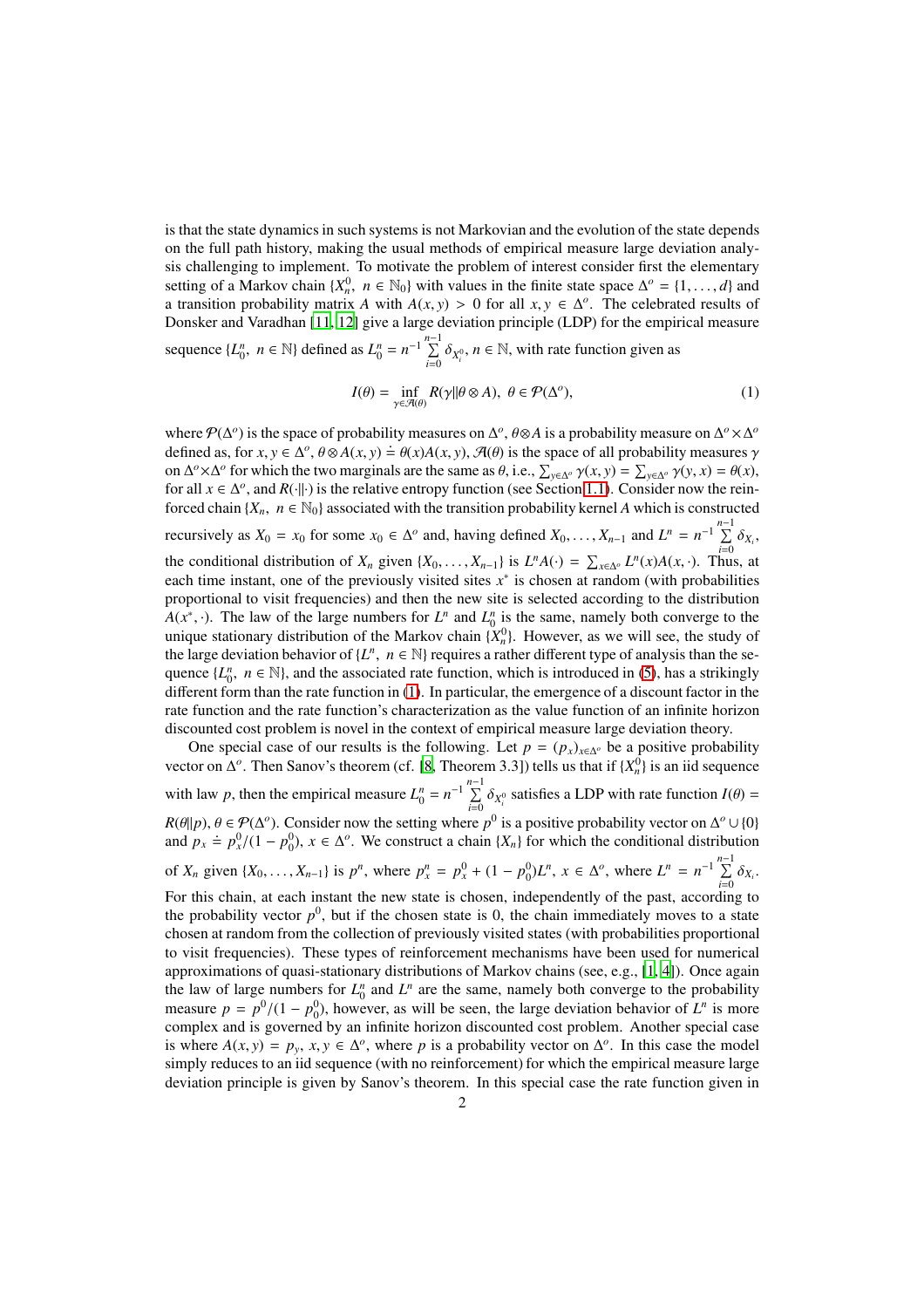[\(5\)](#page-3-0) is easily seen to be the same as the familiar rate function in Sanov's theorem (see Remark [4\)](#page-5-0).

We now comment on proof techniques. The starting point is a reformulation of the large deviation principle in terms of Laplace asymptotics (cf. [\[8,](#page-26-8) Theorem 1.8]) and a stochastic control representation using relaxed controls (cf. [\(10\)](#page-6-0)) for log-transforms of exponential moments of empirical measure functionals. Inspired by the ODE-method for the study of stochastic approximation schemes (cf. [\[5,](#page-26-11) [7,](#page-26-12) [15](#page-26-13)]), we introduce a suitable continuous time interpolation for the controlled processes in the stochastic control representation. The impact of reinforcement on the large deviation behavior becomes evident when one considers the asymptotics of these interpolated controlled sequences. It turns out that this asymptotic behavior is particularly well understood when one considers the time-reversed trajectories (for interpolated controlled sequences) going back from states far off in the future. The asymptotic time-reversed paths have a simple form linear dynamics which also reveals the exponential discounting of the contribution, to the cost, of initial segments of near-optimal paths. Proof of the large deviation upper bound relies on tightness and characterization of weak limits of time-reversed trajectories and their costs. For the lower bound, one takes a constructive approach. We first argue that by suitable approximations, mollification, and discretization one can find simple form piecewise-constant near-optimal trajectories for the variational problem describing the Laplace asymptotics. The remaining work is to then construct suitable controlled state sequences for which the associated interpolated paths and the corresponding costs converge in probability to these simple form near-optimal paths and associated costs.

We remark that the current work considers the simplest forms of reinforcement mechanisms in finite-state models. A general form of reinforced dynamics corresponds to a setting where the conditional distribution of  $X_{n+1}$  given  $\{X_0, \ldots, X_{n-1}\}$  is given as  $L^n A(L^n)$ , where *A* is a suitable (nonlinear) map from  $\mathcal{P}(\Delta^o)$  to the space of stochastic kernels on  $\Delta^o \times \Delta^o$  and  $L^n$  is as before the empirical measure. This general setting introduces significant new challenges, particularly in the treatment of the lower bound, and is a topic currently under study.

#### <span id="page-2-0"></span>*1.1. Notation.*

The following notation is used. Fix  $d \in \mathbb{N}$ . Let  $\Delta \doteq \{0, 1, ..., d\}$ , and let  $\Delta^o = \{1, ..., d\}$ . For a metric space *S*,  $\mathcal{B}(S)$  denotes the corresponding Borel  $\sigma$ -field and  $\mathcal{P}(S)$  denotes the space of probability measures on  $(S, \mathcal{B}(S))$  equipped with the topology of weak convergence. Recall that a function  $I: S \to [0, \infty]$  is called a rate function if it has compact sublevel sets, namely  $S_k = \{x \in S : I(x) \le k\}$  is compact for every  $k \in [0, \infty)$ . For  $x \in S$ ,  $\delta_x \in \mathcal{P}(S)$  is the Dirac probability measure concentrated at the point *x*. For  $v, \mu \in \mathcal{P}(S)$ , we denote the relative entropy of *v* with respect to  $\mu$  as  $R(v||\mu)$ , which is the extended real number defined as

$$
R(v||\mu) \doteq \int_{S} \left( \log \frac{dv}{d\mu} \right) dv,
$$

if v is absolutely continuous with respect to  $\mu$ , and  $+\infty$  otherwise. Let  $\mathcal{V}^d \doteq \{e_1, \ldots, e_d\}$ , where  $e_x$  is the *x*-th unit coordinate vector in  $\mathbb{R}^d$ , and denote by  $\mathcal{M}(\mathcal{V}^d \times \mathbb{R}_+)$  the space of locally finite measures on  $\mathcal{V}^d \times \mathbb{R}_+$  with the vague topology. Denote by  $\mathcal U$  the collection of all measurable maps from  $\mathbb{R}_+$  to  $\mathcal{P}(\Delta^o)$ . We denote by  $C_b(\mathcal{P}(\Delta^o))$  the space of bounded continuous functions from  $\mathcal{P}(\Delta^o)$  to R. For  $m, \tilde{m} \in \mathcal{P}(\Delta^o)$ , we write  $\|m - \tilde{m}\| = \sum_{x \in \Delta^o} |m(x) - \tilde{m}(x)|$ . We use the

same notation for the norm of a vector in  $\mathbb{R}^d$ . As a convention  $\int_a^b f(s)ds$  is taken to be 0 if  $a \geq b$ . For  $\mathbb{R}^d$ -valued random variables  $\{X_n, n \in \mathbb{N}\}\$ , *X*, we say that  $X_n \to X$  in  $\mathcal{L}^2$  as  $n \to \infty$  if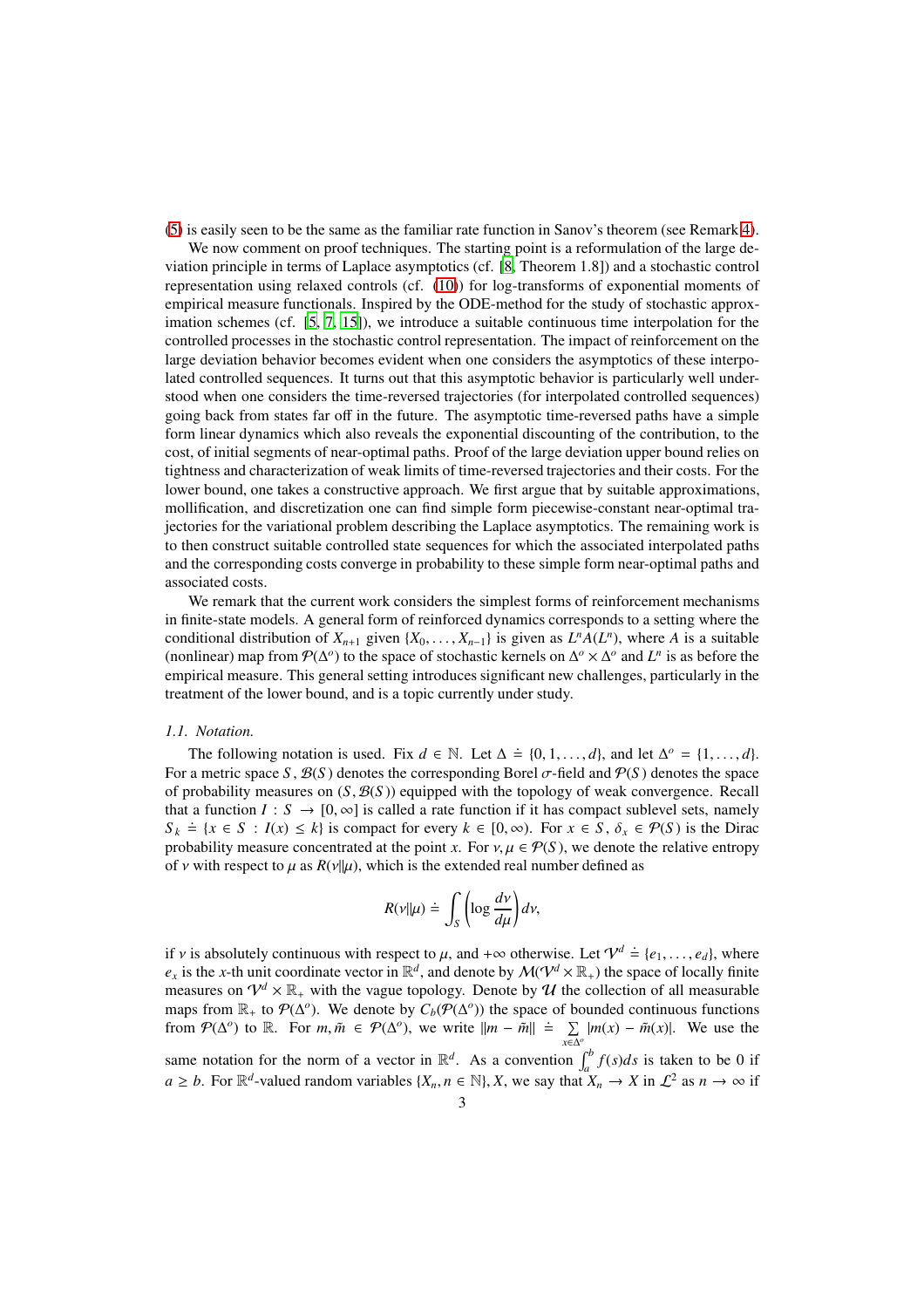$E\|X_n - X\|^2 \to 0$  as  $n \to \infty$ . For a vector  $v \in \mathbb{R}^d$  we use the notation  $v_x$  and  $v(x)$  interchangeably to denote the *x*-th coordinate of *v*.

#### *1.2. Description of the Model*

Consider a map  $K : \mathcal{P}(\Delta^o) \to \mathcal{P}(\Delta^o)$  satisfying Assumption [1](#page-3-1) below.

<span id="page-3-1"></span>Assumption 1. *There is a d*  $\times$  *d stochastic matrix A such that*  $\delta_0 \doteq \inf_{x,y \in \Delta^o} A_{x,y} > 0$ *, and, for*  $m \in \mathcal{P}(\Delta^o)$ ,  $K(m) = mA$ .

For fixed  $x_0 \in \Delta^o$ , we consider a collection  $\{X_n, n \in \mathbb{N}_0\}$  of  $\Delta^o$ -valued random variables, a collection  $\{L^n, n \in \mathbb{N}\}\$  of  $\mathcal{P}(\Delta^o)$ -valued random measures, and a filtration  $\{\mathcal{F}_n, n \in \mathbb{N}_0\}$  on some probability space  $(Ω, F, ℤ)$ , defined recursively as follows. Let  $X_0 \doteq x_0$ ,  $F_0 \doteq (θ, Ω)$ , and some probability space  $(Ω, F, ℤ)$ , defined recursively as follows. Let  $X_0 \doteq x_0$ ,  $F_0 \doteq (θ, Ω)$ , and  $L^1 \doteq \delta_{x_0}$ . Having defined  $\{X_i, L^{i+1}, 0 \le i \le n\}$  and  $\sigma$ -fields  $\{\mathcal{F}_i, i \le n\}$  for some  $n \in \mathbb{N}_0$ , define  $\mathbb{P}(X \to \mathbb{R}^{C}) \doteq \mathbb{R}^{C}$ .  $\mathbb{R}^{C}$  and  $\sigma$ -fields  $\{\mathcal{F}_i, i \le n\}$  for some  $n \in \mathbb{N}_$  $\mathbb{P}(X_{n+1} = y | \mathcal{F}_n) \doteq K(L^{n+1})(y), y \in \Delta^o, \mathcal{F}_{n+1} \doteq \sigma\{X_k, k \leq n+1\},\$ and

$$
L^{n+2} \doteq \frac{1}{n+2} \sum_{i=0}^{n+1} \delta_{X_i}.
$$
 (2)

For  $m \in \mathcal{P}(\Delta^o)$ , let  $\rho(m) \in \mathcal{P}(\mathcal{V}^d)$  be defined as

$$
\rho(m)(e_x) \doteq K(m)(x) = (mA)_x, \quad x \in \Delta^o.
$$

Let  $\{v^k(m), m \in \mathcal{P}(\Delta^o)\}_{k \in \mathbb{N}}$  be iid random fields with values in  $\mathcal{V}^d$  such that, for each  $m \in \mathcal{P}(\Delta^o)$ ,

$$
\mathbb{P}(v^1(m) = e_x) = \rho(m)(e_x) = K(m)(x), \quad x \in \Delta^o.
$$

Then, we can write the evolution equation for  $L^n$  as

<span id="page-3-2"></span>
$$
L^{n+1} = L^n + \frac{1}{n+1} \left[ \nu^n(L^n) - L^n \right], \quad n \in \mathbb{N}.
$$
 (3)

#### *1.3. Statement of Results*

For  $m \in \mathcal{P}(\Delta^o)$ , let  $\mathcal{U}(m)$  be the collection of all  $\eta \in \mathcal{U}$  such that if  $M : \mathbb{R}_+ \to \mathcal{P}(\Delta^o)$  satisfies

$$
M(t) = m - \int_0^t \eta(s)ds + \int_0^t M(s)ds, \ \ t \in \mathbb{R}_+, \tag{4}
$$

then  $M \in C(\mathbb{R}_+ : \mathcal{P}(\Delta^o))$ . Note that, given  $\eta \in \mathcal{U}$  and  $m \in \mathcal{P}(\Delta^o)$ , [\(4\)](#page-3-2) always has a unique solution in  $C(\mathbb{R}_+ : \mathbb{R}^d)$ ; however for such an  $\eta$  to be in  $\mathcal{U}(m)$  we require that the solution is in fact in  $C(\mathbb{R}_+ : \mathcal{P}(\Delta^o))$ .

Given  $M \in C(\mathbb{R}_+ : \mathcal{P}(\Delta^o))$  that satisfies [\(4\)](#page-3-2), with some  $m \in \mathcal{P}(\Delta^o)$  and  $\eta \in \mathcal{U}$ , for all  $t \in \mathbb{R}_+$ , we say that *M* solves  $\mathcal{U}(m, \eta)$ .

Define  $I: \mathcal{P}(\Delta^o) \to \mathbb{R}_+$  as

<span id="page-3-0"></span>
$$
I(m) \doteq \inf_{\eta \in \mathcal{U}(m)} \int_0^\infty \exp(-s) R(\eta(\cdot \mid s) \| K(M(s))) ds, \quad m \in \mathcal{P}(\Delta^o),
$$
 (5)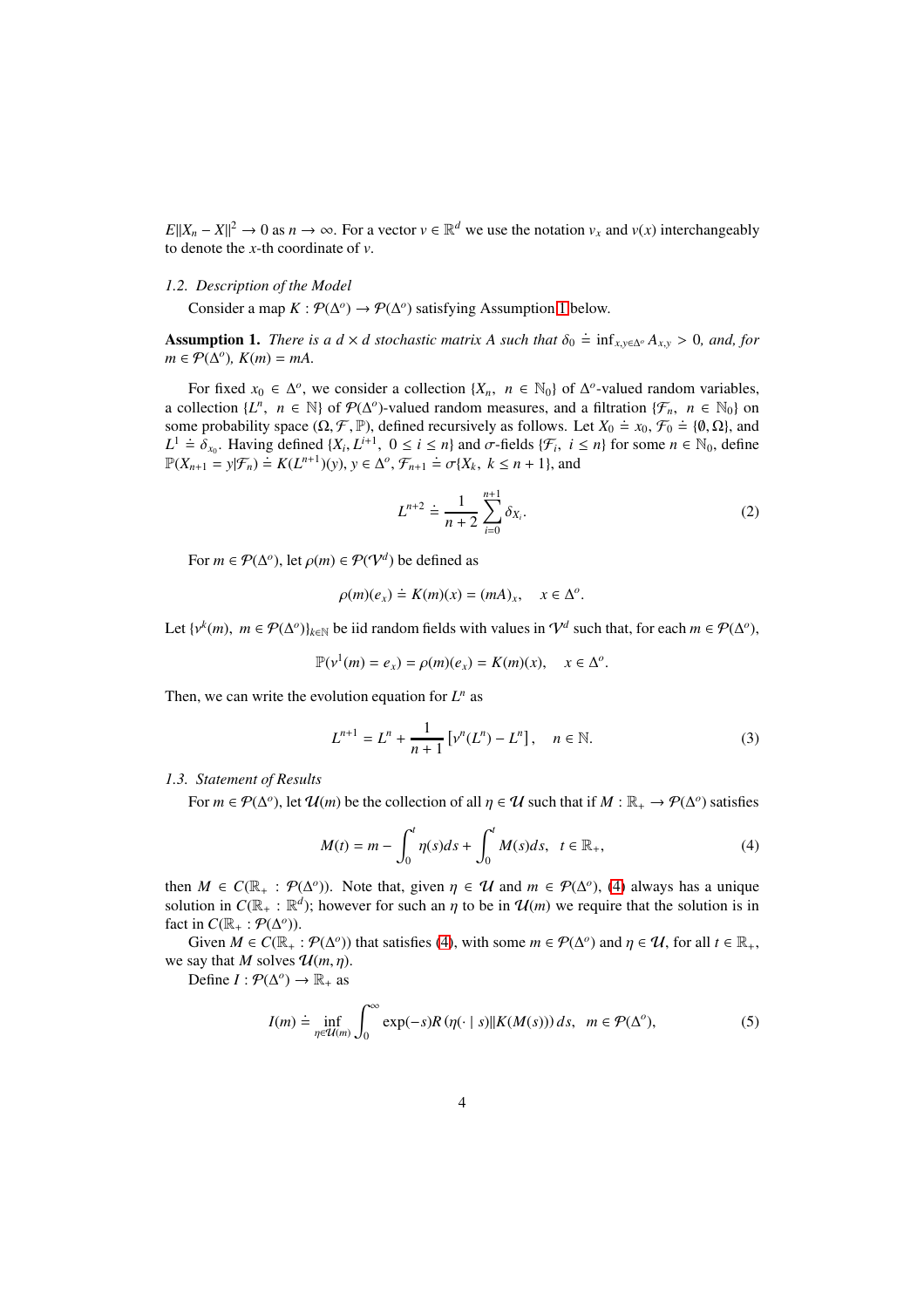where *M* solves  $\mathcal{U}(m, \eta)$ . For a  $\eta \in \mathcal{U}$ , define  $\Lambda^{\eta}: \mathbb{R}_+ \to \mathcal{P}(\mathcal{V}^d)$  as  $\Lambda^{\eta}(s)(e_x) \doteq \eta(s)(x)$ , for *s* ∈  $\mathbb{R}_+$  and *x* ∈  $\Delta$ <sup>*o*</sup>. Then the above rate function can equivalently be written as

$$
I(m) \doteq \inf_{\eta \in \mathcal{U}(m)} \int_0^\infty \exp(-s) R\left(\Lambda^\eta(\cdot \mid s) || \rho(M(s))\right) ds, \quad m \in \mathcal{P}(\Delta^o),\tag{6}
$$

where *M* solves  $\mathcal{U}(m, \eta)$ .

The following theorem is the main result of this work, which establishes a large deviations principle (LDP) for  $\{L^n, n \in \mathbb{N}\}.$ 

**Theorem 2.** Let  $I: \mathcal{P}(\Delta^o) \to \mathbb{R}_+$  be the function defined in [\(5\)](#page-3-0). Then I is a rate function and *the sequence*  $\{L^{n+1}, n \in \mathbb{N}\}$  *satisfies an LDP with rate function I. Namely, for each closed set*  $F \subseteq \overline{\mathcal{P}}(\Delta^o)$ ,

<span id="page-4-0"></span>
$$
\limsup_{n\to\infty} n^{-1}P(L^{n+1}\in F) \leq -\inf_{m\in F} I(m),
$$

and for each open set  $G \subseteq \mathcal{P}(\Delta^o)$ ,

$$
\liminf_{n \to \infty} n^{-1} P(L^{n+1} \in G) \ge - \inf_{m \in G} I(m).
$$

*Proof.* In view of [\[8,](#page-26-8) Theorem 1.8] it suffices to show that for every  $F \in C_b(\mathcal{P}(\Delta^o))$ ,

$$
\liminf_{n \to \infty} -n^{-1} \log E \exp[-nF(L^{n+1})] = \inf_{m \in \mathcal{P}(\Delta^o)} [F(m) + I(m)]
$$

and that  $I$  is a rate function (namely it has compact sublevel sets). The first statement is shown in Theorems [8](#page-11-0) and [9,](#page-12-0) which establish the Laplace upper bound and Laplace lower bound respectively, whereas the second statement is shown in Section [5.](#page-24-0)  $\Box$ 

#### *1.4. Examples*

We note three examples that are covered by the model studied in this work.

- **Example 3.** *(a) Let p* ∈  $\mathcal{P}(\Delta)$  *satisfy*  $\inf_{x \in \Delta} p_x > 0$ *, and let p<sup>o</sup> be the sub-probability measure obtained by restricting p to*  $\Delta^o$ *. Consider the transition matrix A given by*  $A = P^o + p_0 I$ , *where P<sup>o</sup> is the d*  $\times$  *d* matrix whose every row is  $p^o$ , and I is the d  $\times$  *d* identity matrix. Then, Assumption [1](#page-3-1) *is satisfied and the corresponding*  $\{L^{n+1}, n \in \mathbb{N}_0\}$  *is a special case of the algorithm for approximating quasi-stationary distributions studied in [\[1](#page-26-9)], for the case when the system's dynamics are not state-dependent.*
- (b) Let A be a transition probability matrix on  $\Delta^o$  satisfying  $\inf_{x,y \in \Delta^o} A_{x,y} > 0$ . Then, Assumption [1](#page-3-1) *is satisfied and* {*Xn*} *can be interpreted as a genetic-type algorithm for a population with*  $uniform \text{ fitness, as } P(X_n = x | \mathcal{F}_{n-1}) = \sum_{i=0}^{n-1} n^{-1} A_{X_i, x}, \text{ see [9].}$  $uniform \text{ fitness, as } P(X_n = x | \mathcal{F}_{n-1}) = \sum_{i=0}^{n-1} n^{-1} A_{X_i, x}, \text{ see [9].}$  $uniform \text{ fitness, as } P(X_n = x | \mathcal{F}_{n-1}) = \sum_{i=0}^{n-1} n^{-1} A_{X_i, x}, \text{ see [9].}$
- *(c) Fix*  $\alpha$  ∈ (0, 1), let  $p^o$  ∈  $\mathcal{P}(\Delta^o)$  *satisfy* inf<sub>*x*∈∆<sup>*o*</sup>  $p_x^o$  > 0. Let *B* be a transition probability matrix</sub> *on*  $\Delta^o$ . Then  $A = \alpha p^o + (1 - \alpha)B$  $A = \alpha p^o + (1 - \alpha)B$  $A = \alpha p^o + (1 - \alpha)B$  satisfies Assumption 1 and describes a setting where, at each *step, a new state is chosen according to the iid law p<sup>o</sup> with probability* α*, and according to L <sup>n</sup>B with probability* 1 − α*. As* α *ranges from* 0 *to* 1*, these models interpolate between the reinforced setting of part (b) and the iid setting of Sanov's theorem (see also Remark* [4](#page-5-0)*).*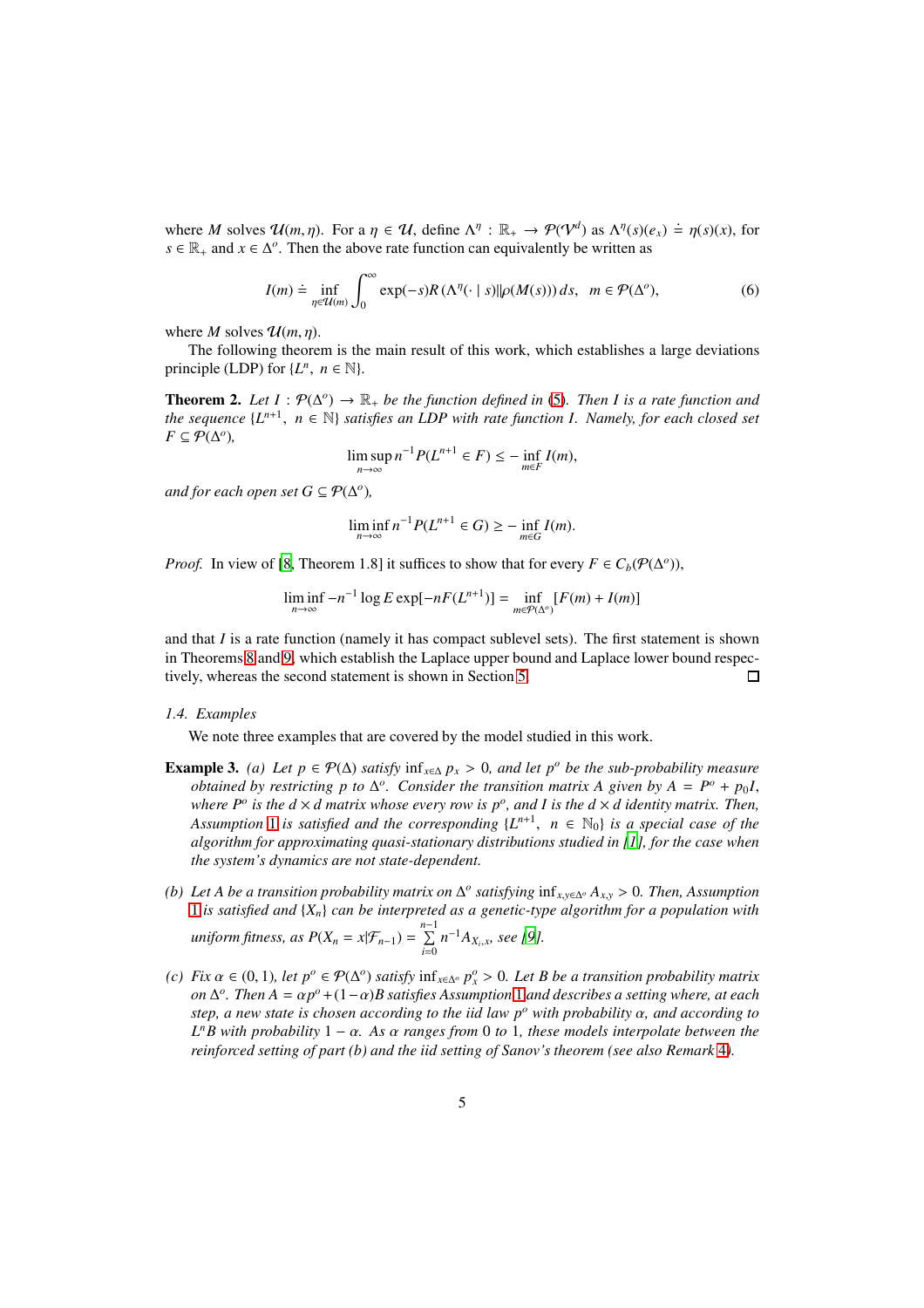<span id="page-5-0"></span>**Remark 4.** *The setting of Sanov's theorem corresponds to the case*  $A = P^o$  *where, for some*  $p^o$  ∈  $\mathcal{P}(\Delta^o)$  *satisfying*  $\inf_{x \in \Delta^o} p_x > 0$ ,  $P^o$  *is the d* × *d matrix whose every row is*  $p^o$ *. In this case it is easy to verify that for m* ∈ P(∆ *o* ) *the infimum on the right side of* [\(5\)](#page-3-0) *is achieved at the constant function*  $\eta(s) = m$  *for all*  $s \in \mathbb{R}_+$  *and, furthermore, with this choice of*  $\eta$ *,*  $M(s) = m$  *and*  $\rho(M(s)) = p^o$  for all  $s \in \mathbb{R}_+$ . Thus, the rate function in [\(5\)](#page-3-0) reduces to the familiar rate function *R*(*m*k*p*) *in Sanov's theorem.*

#### *1.5. Organization*

Rest of the paper is organized as follows. In Section [2](#page-5-1) we present the stochastic control representation that is key in the proofs of both upper and lower bounds. This section also presents some basic tightness and limit point characterization results. Section [3](#page-11-1) is devoted to the proof of the Laplace upper bound (Theorem [8\)](#page-11-0) while Section [4](#page-12-1) proves the Laplace lower bound (Theorem [9\)](#page-12-0). Finally, Section [5](#page-24-0) shows that *I* has compact sublevel sets.

#### <span id="page-5-1"></span>2. A Stochastic Control Representation

The key ingredient in the proof is a certain stochastic control representation for exponential moments of functionals of the empirical measures  $\{L^n, n \in \mathbb{N}\}$ , which we now present.

The controlled stochastic system, for each  $n \in \mathbb{N}$ , is a sequence  $\{\bar{L}^{n,k}, k \in \mathbb{N}\}$  of  $\mathcal{P}(\Delta^o)$ -valued random variables which is defined recursively in terms of a collection of random probability measures on  $\mathcal{V}^d$ ,  $\{\bar{\mu}^{n,k}, k \in \mathbb{N}\}\)$ , where for each  $k \in \mathbb{N}$ ,  $\bar{\mu}^{n,k}$  is  $\bar{\mathcal{F}}^{n,k} \doteq \sigma(\{\bar{L}^{n,j}, 1 \leq j \leq k\})$ measurable, and, having defined  $\{L^{n,j}, 1 \le j \le k\}$ ,  $\bar{L}^{n,k+1}$  is defined as

<span id="page-5-4"></span>
$$
\bar{L}^{n,k+1} = \begin{cases} \delta_{x_0}, & k = 0\\ \bar{L}^{n,k} + \frac{1}{k+1} \left[ \bar{v}^{n,k} - \bar{L}^{n,k} \right], & k \ge 1, \end{cases}
$$
(7)

where  $\bar{v}^{n,k}$  is a  $V^d$ -valued random variable such that

$$
P[\bar{v}^{n,k}=e_x\mid \bar{\mathcal{F}}^{n,k}]=\bar{\mu}^{n,k}(e_x),\ x\in\Delta^o.
$$

We denote the collection of all such *control* sequences  $\{\bar{\mu}^{n,k}, k \in \mathbb{N}\}\$  as  $\Theta^n$ . It is convenient to consider a continuous time interpolation of the sequences  $\{\bar{L}^{n,k}, k \in \mathbb{N}\}\$ . Define the time interpolation sequence  $\{t_k, k \in \mathbb{N}_0\}$  by  $t_0 \doteq 0$ , and  $t_k = \sum_{j=1}^k (j+1)^{-1}$ , for  $k \ge 1$ . For each  $n \in \mathbb{N}$ , define the  $C(\mathbb{R}_+ : \mathcal{P}(\Delta^o))$ -valued random variable  $\overline{L}^n$  by linear interpolation: namely, for each  $k \in \mathbb{N}_0$ ,

<span id="page-5-2"></span>
$$
\bar{L}^{n}(t) \stackrel{\cdot}{=} \begin{cases} \bar{L}^{n,k+1}, & t = t_k \\ \bar{L}^{n,k+1} + (k+2)(t-t_k)[\bar{L}^{n,k+2} - \bar{L}^{n,k+1}], & t \in (t_k, t_{k+1}). \end{cases}
$$
(8)

Consider random measures on  $\mathcal{V}^d \times [0, t_n]$  defined as follows: for  $A \subseteq \mathcal{V}^d$  and  $B \in \mathcal{B}[0, t_n]$ ,

$$
\bar{\Lambda}^n(A \times B) \doteq \int_B \bar{\Lambda}^n(A \mid t)dt, \ \bar{\mu}^n(A \times B) \doteq \int_B \bar{\mu}^n(A \mid t)dt,\tag{9}
$$

where, for  $k \leq n-1$  and  $t \in [t_k, t_{k+1})$ ,

<span id="page-5-3"></span>
$$
\bar{\Lambda}^n(\cdot \mid t) \doteq \delta_{\bar{v}^{n,k+1}}(\cdot), \quad \bar{\mu}^n(\cdot \mid t) \doteq \bar{\mu}^{n,k+1}(\cdot).
$$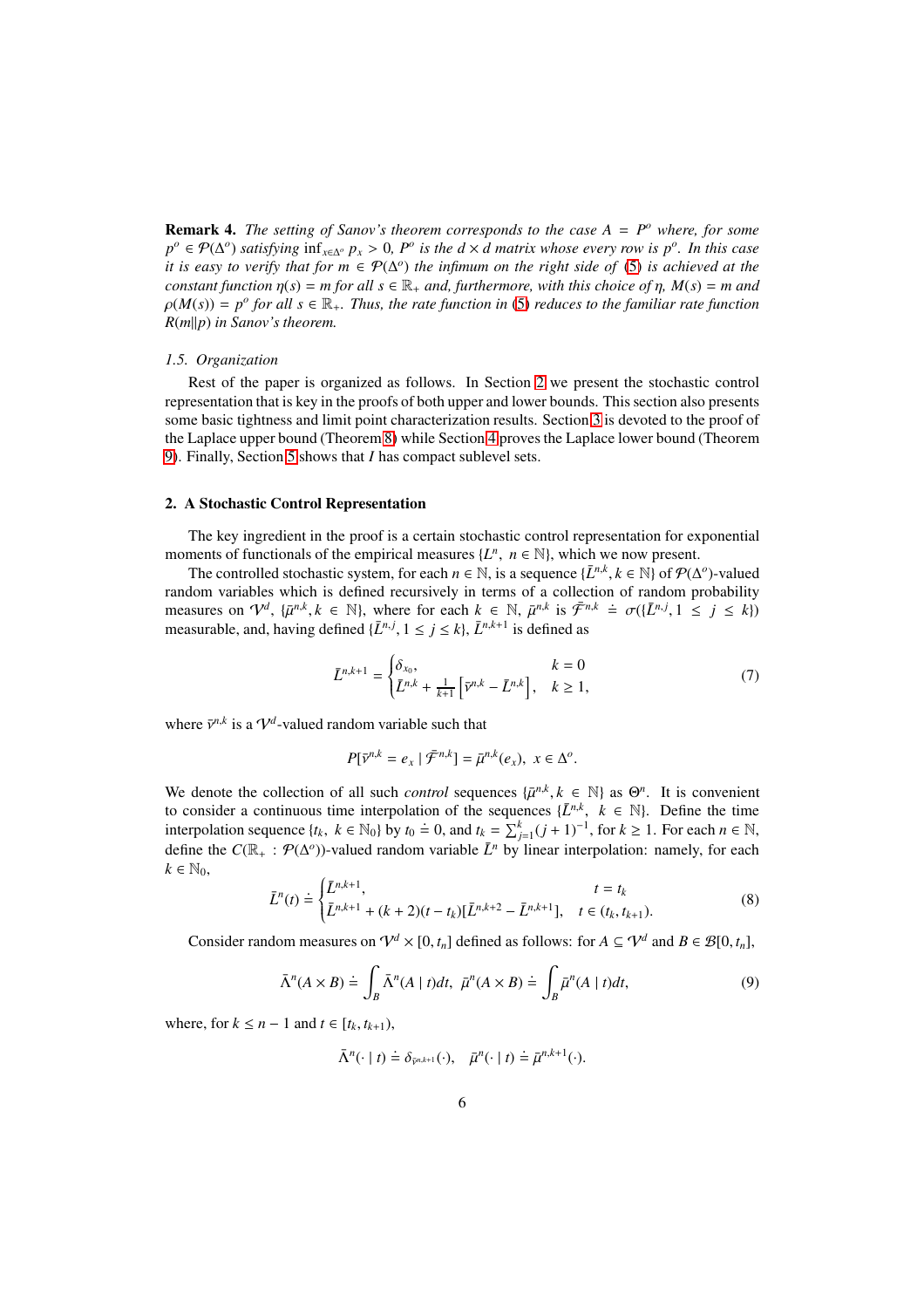The following variational representation follows from [\[8,](#page-26-8) Theorem 4.5]. For each  $F \in C_b(\mathcal{P}(\Delta^o))$ ,

$$
-n^{-1}\log E\exp[-nF(L^{n+1})]=\inf_{\{\bar{\mu}^{n,i}\}\in\Theta^n}E\left[F(\bar{L}^n(t_n))+n^{-1}\sum_{k=0}^{n-1}R\left(\bar{\mu}^{n,k+1}\|\rho(\bar{L}^{n,k+1})\right)\right].
$$
 (10)

We now rewrite the right side above using the continuous time interpolation introduced in  $(8)$ and the 'relaxed control' representation in [\(9\)](#page-5-3). For each  $s \in \mathbb{R}_+$ , let  $m(s) \doteq \sup\{k : t_k \le s\}$  and  $a(s) \doteq t_{m(s)}$ . It follows from the definitions above that, for  $0 \le t \le t_n$ ,

<span id="page-6-4"></span><span id="page-6-2"></span><span id="page-6-0"></span>
$$
\bar{L}^{n}(t) = \bar{L}^{n}(0) + \int_{0}^{t} \sum_{v \in V^{d}} (v - \bar{L}^{n}(a(s))) \bar{\Lambda}^{n}(v \mid s) ds.
$$
 (11)

Define  $\psi_e : \mathbb{R}_+ \to \{2, 3, \ldots\}$  as  $\psi_e(t_k) \doteq k + 2$  for  $k \in \mathbb{N}_0$ , and, for  $k \in \mathbb{N}_0$  and  $t \in [t_k, t_{k+1})$ , define  $\psi_e(t)$  by constant interpolation as  $\psi_e(t) = \psi_e(t_k)$ . From this definition it follows that

$$
n^{-1} \sum_{k=0}^{n-1} R\left(\bar{\mu}^{n,k+1} || \rho(\bar{L}^{n,k+1})\right) = n^{-1} \int_0^{t_n} \psi_e(s) R\left(\bar{\mu}^n(\cdot \mid s) || \rho(\bar{L}^n(a(s)))\right) ds.
$$
 (12)

Define  $P(V^d \times \mathbb{R}_+)$ -valued random variables as follows: for  $t \in \mathbb{R}_+$  and  $x \in \Delta^o$ , let

<span id="page-6-1"></span>
$$
\gamma^{n}(\{e_{x}\}\times[0,t])\doteq n^{-1}\int_{0}^{t_{n}\wedge t}\psi_{e}(t_{n}-s)\bar{\Lambda}^{n}(e_{x}\mid t_{n}-s)ds
$$
\n
$$
\beta^{n}(\{e_{x}\}\times[0,t])\doteq n^{-1}\int_{0}^{t_{n}\wedge t}\psi_{e}(t_{n}-s)\bar{\mu}^{n}(e_{x}\mid t_{n}-s)ds
$$
\n
$$
\theta^{n}(\{e_{x}\}\times[0,t])\doteq n^{-1}\int_{0}^{t_{n}\wedge t}\psi_{e}(t_{n}-s)\rho(\bar{L}^{n}(a(t_{n}-s)))(e_{x})ds.
$$
\n(13)

The fact that the quantities on the right side of [\(13\)](#page-6-1) define probability measures on  $\mathcal{V}^d \times \mathbb{R}_+$ follows from the identity  $n^{-1} \int_0^{t_n} \psi_e(s) ds = 1$ . From [\(12\)](#page-6-2) and chain rule for relative entropies (see [\[8](#page-26-8), Corollary 2.7]), it follows that

<span id="page-6-3"></span>
$$
n^{-1} \sum_{k=0}^{n-1} R(\bar{\mu}^{n,k+1} || \rho(\bar{L}^{n,k+1})) = R(\beta^n || \theta^n).
$$
 (14)

With the identity in [\(14\)](#page-6-3), the expectation on the right side of [\(10\)](#page-6-0) can be rewritten as

<span id="page-6-5"></span>
$$
E\left[F(\bar{L}^n(t_n))+R(\beta^n||\theta^n)\right].
$$
\n(15)

It is convenient to analyze the dynamics of  $\bar{L}^n$  yiewed backwards in time. Towards that end, for each *n*  $\in$  N, define the  $C(\mathbb{R}_+ : \mathcal{P}(\Delta^o))$ -valued random variable  $\check{\mathbf{L}}^n$  by

$$
\check{\mathbf{L}}^n(t) \doteq \begin{cases} \bar{L}^n(t_n - t) & 0 \le t \le t_n \\ \bar{L}^n(0) & t \ge t_n. \end{cases} \tag{16}
$$

Also, for each  $n \in \mathbb{N}$ , define  $\mathcal{M}(\mathcal{V}^d \times \mathbb{R}_+)$ -valued random variables  $\check{\Lambda}^n$  by, for  $A \subseteq \mathcal{V}^d$  and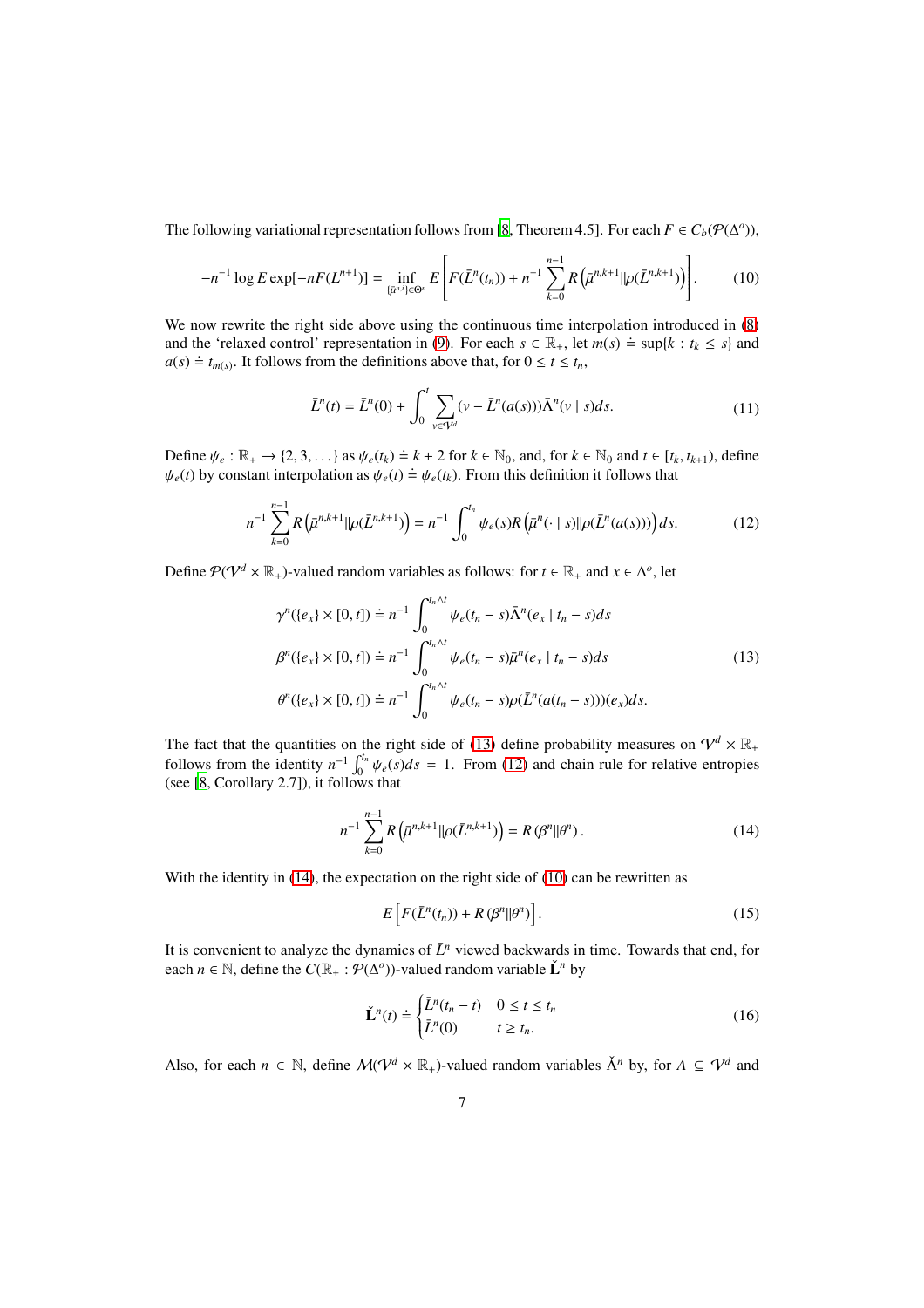<span id="page-7-4"></span> $t \in \mathbb{R}_+,$ 

<span id="page-7-3"></span>
$$
\check{\Lambda}^n(A \times [0, t]) \doteq \int_{t_n - t}^{t_n} \bar{\Lambda}^n(A \mid s) ds = \int_0^t \check{\Lambda}^n(A \mid s) ds, \tag{17}
$$

where  $\bar{\Lambda}^n(A \mid s) \doteq 0$  for  $s \le 0$ , and  $\tilde{\Lambda}^n(A \mid s) \doteq \bar{\Lambda}^n(A \mid t_n - s)$  for  $s \in \mathbb{R}_+$ . For these time-reversed processes one can easily verify the following evolution equation: for  $t \in \mathbb{R}_+$  and  $m(t) \leq n$ ,

$$
\check{\mathbf{L}}^{n}(t) = \check{\mathbf{L}}^{n}(0) - \int_{0}^{t} \sum_{v \in \mathcal{V}^{d}} v \check{\Lambda}^{n}(v|s) ds + \int_{t_{n}-t}^{t_{n}} \check{\mathbf{L}}^{n}(t_{n} - a(s)) ds.
$$
 (18)

We now establish tightness of these time-reversed controlled processes and related collections of random variables.

#### *2.1. Tightness and Weak Convergence*

<span id="page-7-0"></span>We use the following estimate, for the difference between the harmonic series and the loga-rithm function, established in [\[16\]](#page-26-15) (see also [\[17\]](#page-26-16) for a slightly sharper estimate): for any  $n \ge 2$ 

$$
\gamma + \frac{1}{2(n+1)} < \sum_{k=1}^{n} k^{-1} - \log n < \gamma + \frac{1}{2(n-1)},\tag{19}
$$

where  $\gamma \approx 0.57721$  is the Euler-Mascheroni constant.

Recall the map  $m : \mathbb{R}_+ \to \mathbb{N}_0$  defined by  $m(t) \doteq \sup\{k \ge 1 : t_k \le t\}$ . As an immediate consequence of the estimate in [\(19\)](#page-7-0) and the observation that  $t_n - s \leq t_{m(t_n-s)+1}$ , we see that for all  $n \in \mathbb{N}$  and  $s \in \mathbb{R}_+$ ,

$$
\log(n+1)+\frac{1}{2(n+2)}-(s+1)\leq t_{m(t_n-s)+1}-\gamma\leq \log(m(t_n-s)+2)+\frac{1}{2(m(t_n-s)+1)}.
$$

The next lemma is a straightforward consequence of the above estimate (proof is omitted).

<span id="page-7-1"></span>**Lemma 5.** *For each*  $t \in \mathbb{R}_+$ , *as*  $n \to \infty$ ,  $n^{-1}m(t_n - t) \to \exp(-t)$ . *Additionally, for each*  $t \in \mathbb{R}_+$ ,  $as n \rightarrow \infty$ ,

$$
\sup_{s \in [0,t]} \left| n^{-1} \psi_e(t_n - s) - \exp(-s) \right| \to 0. \tag{20}
$$

The next lemma establishes the tightness of the controlled processes introduced in Section [2.](#page-5-1)

<span id="page-7-2"></span>**Lemma 6.** *The collection*  $\{(\check{\mathbf{L}}^n, \check{\Lambda}^n, \gamma^n, \beta^n, \theta^n), n \in \mathbb{N}\}\)$  *is tight in*  $C(\mathbb{R}_+ : \mathcal{P}(\Delta^o)) \times \mathcal{M}(\mathcal{V}^d \times \mathbb{R}_+) \times$  $(\mathcal{P}(\mathcal{V}^d \times \mathbb{R}_+))^3$ .

*Proof.* We begin by showing that { $\check{L}^n$ ,  $n \in \mathbb{N}$ } is tight. Since  $\mathcal{P}(\Delta^o)$  is compact, it suffices to show that there is a constant  $C \in (0, \infty)$  such that for all  $n \in \mathbb{N}$  and  $s, t \in \mathbb{R}_+$ ,  $\|\check{L}^n(t) - \check{L}^n(s)\| \le C|t - s|$ . Note that for all  $k_1, k_2 \in \mathbb{N}$  such that  $k_1 < k_2 \le t_n$ , we have that  $\|\bar{L}^n(t_{k_1}) - \bar{L}^n(t_{k_2})\| \le 2(t_{k_2} - t_{k_1})$ . Using the linear interpolation property it then follows that for all  $0 \le s \le t$ ,  $|\bar{L}^n(t) - \bar{L}^n(s)| \le 2(t-s)$ which in turn shows that, for  $n \in \mathbb{N}$  and  $0 \le s < t$ ,  $\|\check{L}^n(t) - \check{L}^n(s)\| \le 2|t - s|$ . Thus, it follows that { $\check{L}^n$ , *n* ∈ ℕ} is tight in  $C(\mathbb{R}_+ : \mathcal{P}(\Delta^o))$ .

The tightness of  $\{\check{\Lambda}^n, n \in \mathbb{N}\}$  in  $\mathcal{M}(\mathcal{V}^d \times \mathbb{R}_+)$  is immediate on observing that for each  $k \in \mathbb{N}$  $\sup_{n\in\mathbb{N}} \check{\Lambda}^n(\mathcal{V}^d \times [0,k]) = k.$ 

Next, since  $\mathcal{V}^d$  is compact, the sequences  $\{\llbracket \gamma^n \rrbracket_1, n \in \mathbb{N}\}\$ ,  $\{\llbracket \beta^n \rrbracket_1, n \in \mathbb{N}\}\$ , and  $\{\llbracket \theta^n \rrbracket_1, n \in \mathbb{N}\}\$ , are tight. Also, for each  $n \in \mathbb{N}$ ,  $[\gamma^n]_2 = [\beta^n]_2 = [\theta^n]_2$ , so it suffices to show that the sequence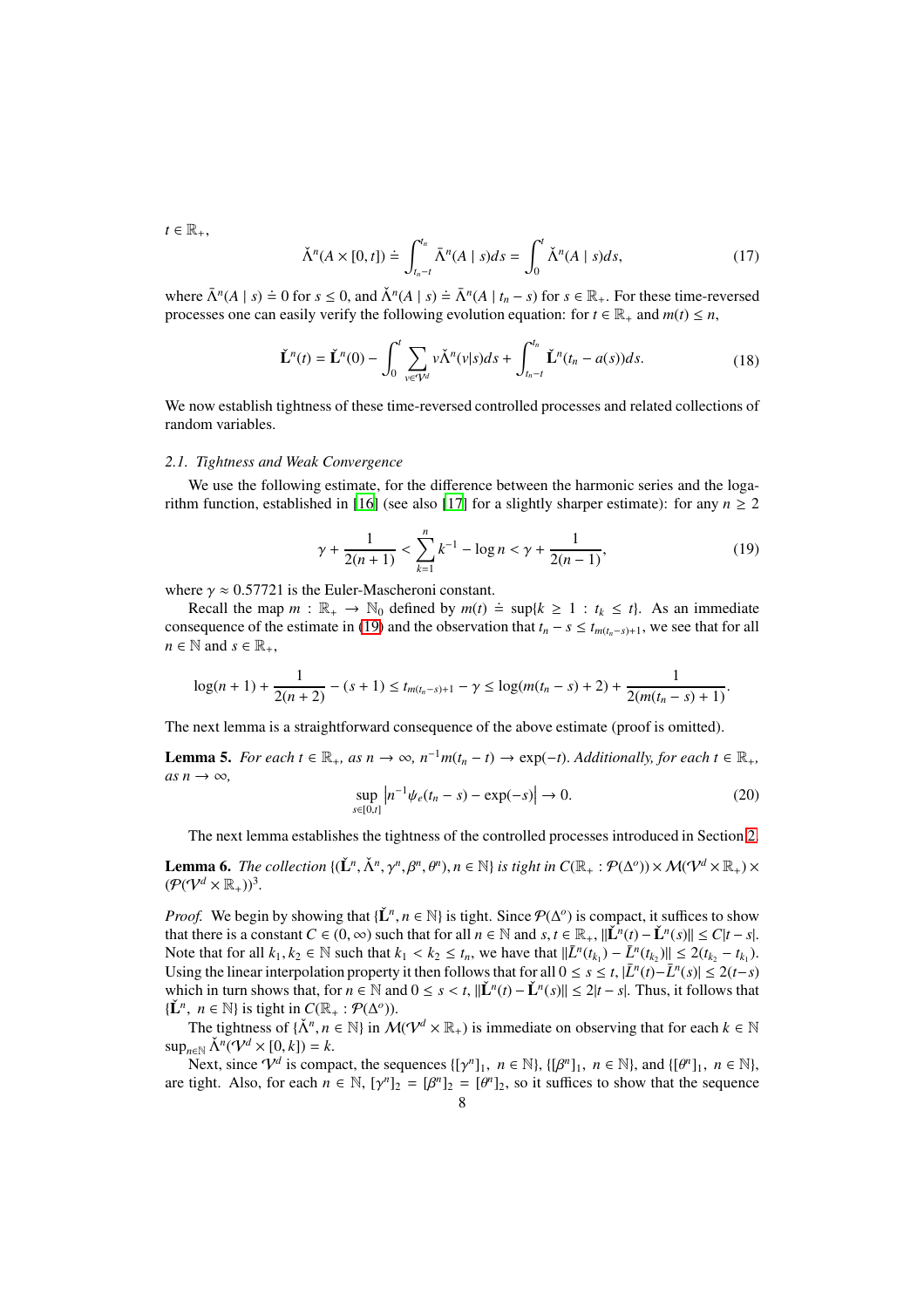$\{[\gamma^n]_2, n \in \mathbb{N}\}\$ is tight. Observe that, for each  $n \in \mathbb{N}$ , if  $n \geq m(t)$ , then, since  $[t_{m(t_n-t)+1}, t_n]$  ⊆  $[t_n - t, t],$ 

$$
\begin{aligned} [\gamma^n]_2([0,t]) &= n^{-1} \int_0^t \psi_e(t_n - s) ds = n^{-1} \int_{t_n - t}^{t_n} \psi_e(s) ds \\ &\ge n^{-1} \sum_{k=m(t_n - t)+1}^{n-1} \int_{t_k}^{t_{k+1}} \psi_e(s) ds = 1 - n^{-1} (m(t_n - t) + 1). \end{aligned}
$$

From Lemma [5,](#page-7-1) for fixed  $\varepsilon > 0$  and  $t > log(3\varepsilon^{-1})$ , we can find some  $n_0 > 3\varepsilon^{-1}$  such that  $n_0 \geq m(t)$  and

$$
\sup_{n\geq n_0}|n^{-1}m(t_n-t)-e^{-t}|\leq 3^{-1}\varepsilon.
$$

Thus,

$$
\inf_{n\geq n_0} [\gamma^n]_2([0,t]) \geq 1-\varepsilon.
$$

Since  $\varepsilon > 0$  is arbitrary, the desired tightness follows.

 $\Box$ 

The next lemma gives a useful characterization for the weak limit points of the tight collection in Lemma [6.](#page-7-2)

<span id="page-8-0"></span>**Lemma 7.** Let  $(\check{L}^*, \check{\Lambda}^*, \gamma^*, \beta^*, \theta^*)$  be a weak limit point of the sequence  $(\check{L}^n, \check{\Lambda}^n, \gamma^n, \beta^n, \theta^n)$ . Then, *the following hold a.s.*

*(a) The measure* Λˇ <sup>∗</sup> *can be disintegrated as*

$$
\check{\Lambda}^*(dv, ds) = \check{\Lambda}^*(dv \mid s) ds.
$$

*(b) For all*  $t \in \mathbb{R}_+$ 

<span id="page-8-1"></span>
$$
\check{\mathbf{L}}^*(t) = \check{\mathbf{L}}^*(0) - \int_0^t \sum_{v \in \mathcal{V}^d} v \check{\Lambda}^*(v \mid s) ds + \int_0^t \check{\mathbf{L}}^*(s) ds. \tag{21}
$$

(*c*)  $\gamma^* = \beta^*$ 

*(d) For t* ∈  $\mathbb{R}_+$  *and*  $x \in \Delta^o$ *,* 

$$
\gamma^*(\{e_x\} \times [0, t]) = \int_0^t \exp(-s)\check{\Lambda}^*(e_x \mid s)ds.
$$

*(e) For t* ∈  $\mathbb{R}_+$  *and*  $x \in \Delta^o$ *,* 

$$
\theta^*(\{e_x\} \times [0, t]) = \int_0^t \exp(-s)\check{\rho}(\check{\mathbf{L}}^*(s))(e_x)ds.
$$

*Proof.* (a) This is immediate on noting that for each  $n \in \mathbb{N}$  and  $e_x \in \mathcal{V}^d$ ,

Λˇ

$$
\check{\Lambda}^n(e_x, ds) = \check{\Lambda}^n(e_x \mid s) ds.
$$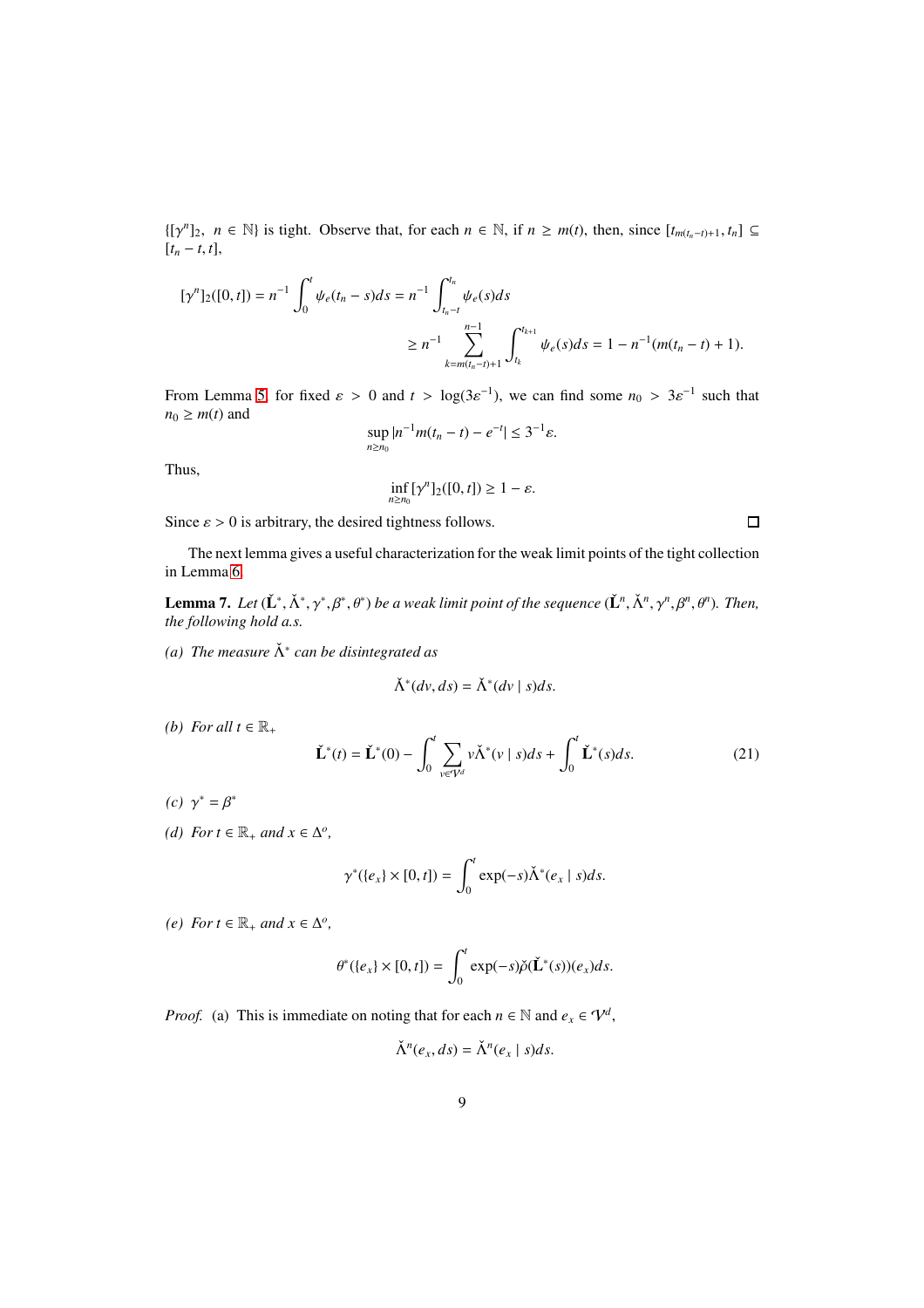(b) Assume without loss of generality (by selecting the weakly convergent subsequence and appealing to Skorohod representation theorem) that  $\{(\check{L}^n, \check{\Lambda}^n), n \in \mathbb{N}\}\)$  converges almost surely to  $(\check{L}^*, \check{\Lambda}^*)$ . For  $t \in \mathbb{R}_+$  and  $m(t) \leq n$ , recall the evolution equation [\(18\)](#page-7-3). Also note that

$$
\int_{t_n-t}^{t_n} \check{L}^n(t_n - a(s))ds = \left(\int_{t_n-t}^{t_n} \check{L}^n(t_n - a(s))ds - \int_{t_n-t}^{t_n} \check{L}^n(t_n - s)ds\right) + \int_0^t \check{L}^n(s)ds,\tag{22}
$$

and, for each  $t \in \mathbb{R}_+$ ,

<span id="page-9-1"></span>
$$
\left\| \int_{t_n-t}^{t_n} \check{L}^n(t_n - a(s)) ds - \int_{t_n-t}^{t_n} \check{L}^n(t_n - s) ds \right\| \le t \sup_{s \in [t_n - t, t_n]} ||\bar{L}^n(a(s)) - \bar{L}^n(s)||. \tag{23}
$$

As in the proof of Lemma [6,](#page-7-2) for all  $n \in \mathbb{N}$  satisfying  $t_n \ge t$  and  $s \in [t_n - t, t_n]$ ,

<span id="page-9-2"></span><span id="page-9-0"></span>
$$
\|\bar{L}^n(a(s)) - \bar{L}^n(s)\| \le 2(m(t_n - t) + 2)^{-1}.
$$
\n(24)

Combining [\(22\)](#page-9-0), [\(23\)](#page-9-1), and [\(24\)](#page-9-2) and using the almost-sure convergence of  $\{(\check{L}^n, \check{\Lambda}^n), n \in \mathbb{N}\}\$ to  $(\check{L}^*, \check{\Lambda}^*)$  we see that, as  $n \to \infty$ , for each  $t \in \mathbb{R}_+$ ,

<span id="page-9-3"></span>
$$
\check{\mathbf{L}}^n(t) \to \check{\mathbf{L}}^*(0) - \int_0^t \sum_{v \in \mathcal{V}^d} v \check{\Lambda}(v \mid s) ds + \int_0^t \check{\mathbf{L}}^*(s) ds,
$$

almost surely. The result follows.

(c) Fix  $t > 0$  and  $x \in \Delta^o$ . Then, for all  $n \in \mathbb{N}$  such that  $t_n \ge t$ ,

$$
\gamma^{n}(\{e_{x}\}\times[0,t]) - \beta^{n}(\{e_{x}\}\times[0,t]) = n^{-1} \int_{0}^{t} \psi_{e}(t_{n}-s)[\bar{\Lambda}^{n}(e_{x} \mid t_{n}-s) - \bar{\mu}^{n}(e_{x} \mid t_{n}-s)]ds
$$

$$
= n^{-1} \int_{t_{n}-t}^{t_{n}} \psi_{e}(s)[\bar{\Lambda}^{n}(e_{x} \mid s) - \bar{\mu}^{n}(e_{x} \mid s)]ds.
$$
(25)

Using the martingale-difference property, we see that for  $1 \leq l \leq m$ ,

<span id="page-9-4"></span>
$$
E\left(n^{-1}\sum_{k=l}^{m}[\delta_{\bar{v}^{n,k+1}}(e_x)-\bar{\mu}^{n,k+1}(e_x)]\right)^2\leq \frac{m-l+1}{n^2}.
$$
 (26)

Noting the identity

$$
n^{-1}\int_{t_1}^{t_{m+1}}\psi_e(s)[\bar{\Lambda}^n(e_x\mid s)-\bar{\mu}^n(e_x\mid s)]ds=n^{-1}\sum_{k=l}^m[\delta_{\bar{\nu}^{n,k+1}}(e_x)-\bar{\mu}^{n,k+1}(e_x)],
$$

we have from [\(25\)](#page-9-3) and [\(26\)](#page-9-4) that for some  $C_1 \in (0, \infty)$ ,

$$
E[\gamma^{n}(\{e_{x}\}\times[0,t])-\beta^{n}(\{e_{x}\}\times[0,t])]^{2}\leq C_{1}/n.
$$

The statement in (c) is now immediate.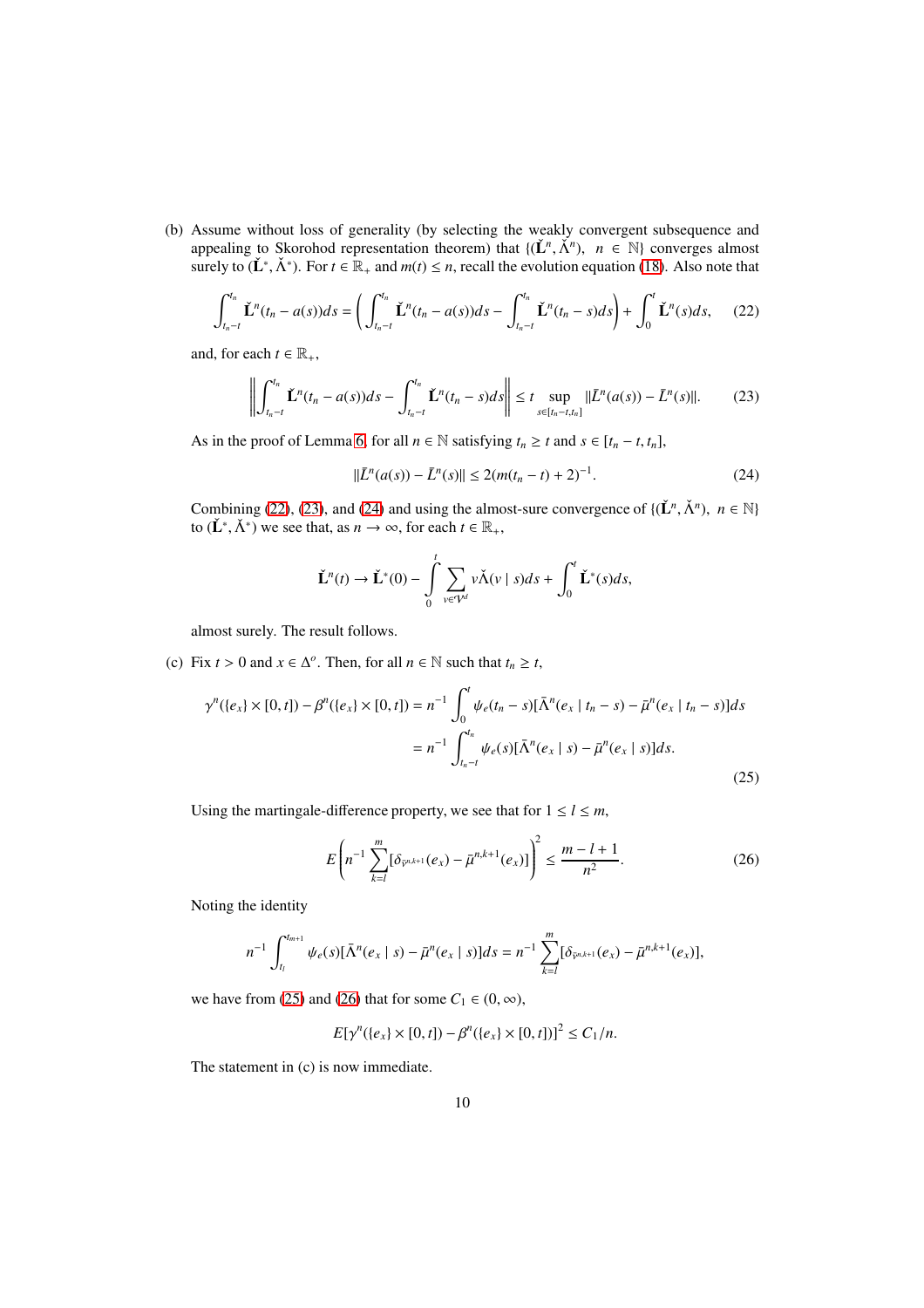(d) As in part (b), without loss of generality, suppose that

<span id="page-10-0"></span>
$$
\{(\check{\mathbf{L}}^n, \check{\Lambda}^n, \gamma^n, \beta^n, \theta^n), n \in \mathbb{N}\},\
$$

converges almost surely to  $(\check{L}^*, \check{\Lambda}^*, \gamma^*, \beta^*, \theta^*)$ . Fix  $x \in \Delta^o$  and observe that for each  $n \ge m(t)$ ,

$$
\left| n^{-1} \int_0^t \psi_e(t_n - s) \check{\Lambda}^n(e_x | s) ds - \int_0^t \exp(-s) \check{\Lambda}^n(e_x | s) ds \right|
$$
  
\n
$$
\leq \left| n^{-1} \int_0^t \psi_e(t_n - s) \check{\Lambda}^n(e_x | s) ds - \int_0^t \exp(-s) \check{\Lambda}^n(e_x | s) ds \right|
$$
  
\n
$$
+ \left| \int_0^t \exp(-s) \check{\Lambda}^n(e_x \times ds) - \int_0^t \exp(-s) \check{\Lambda}^n(e_x \times ds) ds \right|.
$$
 (27)

Next,

$$
\left| n^{-1} \int_0^t \psi_e(t_n - s) \check{\Lambda}^n(e_x | s) ds - \int_0^t \exp(-s) \check{\Lambda}^n(e_x | s) ds \right|
$$
  
\$\leq \int\_0^t \left| n^{-1} \psi\_e(t\_n - s) - \exp(-s) \right| \left| \check{\Lambda}^n(e\_x | s) \right| ds \leq t \sup\_{s \in [0, t]} \left| n^{-1} \psi\_e(t\_n - s) - \exp(-s) \right|\$,

and, by convergence of  $\check{\Lambda}^n$  to  $\check{\Lambda}^*$ , as  $n \to \infty$ ,

$$
\left| \int_0^t \exp(-s) \check{\Lambda}^n(e_x \times ds) - \int_0^t \exp(-s) \check{\Lambda}^*(e_x \times ds) \right| \to 0.
$$

This, together with Lemma [5](#page-7-1) and [\(27\)](#page-10-0), shows that, as  $n \to \infty$ ,

<span id="page-10-1"></span>
$$
n^{-1} \int_0^t \psi_e(t_n-s) \check{\Lambda}^n(e_x \mid s) ds \to \int_0^t \exp(-s) \check{\Lambda}^*(e_x \mid s) ds.
$$

On recalling the definition of  $\gamma^n$  we now have the statement in (d).

(e) Note that for each  $t \in \mathbb{R}_+$ ,  $n \ge m(t)$ , and  $x \in \Delta^o$ ,

$$
\left| \theta^{n}([0, t] \times \{e_{x}\}) - \int_{0}^{t} \exp(-s)\rho(\check{L}^{*}(s))(e_{x})ds \right|
$$
\n
$$
\leq \left| n^{-1} \int_{0}^{t} \psi_{e}(t_{n} - s)\rho(\bar{L}^{n}(a(t_{n} - s)))(e_{x})ds - \int_{0}^{t} \exp(-s)\rho(\bar{L}^{n}(a(t_{n} - s)))(e_{x})ds \right|
$$
\n
$$
+ \left| \int_{0}^{t} \exp(-s)\rho(\bar{L}^{n}(a(t_{n} - s)))(e_{x})ds - \int_{0}^{t} \exp(-s)\rho(\check{L}^{*}(s))(e_{x})ds \right|
$$
\n
$$
\leq \int_{0}^{t} \left| n^{-1}\psi_{e}(t_{n} - s) - \exp(-s) \right| ds + \int_{0}^{t} \exp(-s)\left| \rho(\bar{L}^{n}(a(t_{n} - s)))(e_{x}) - \rho(\check{L}^{*}(s))(e_{x}) \right| ds.
$$
\n(28)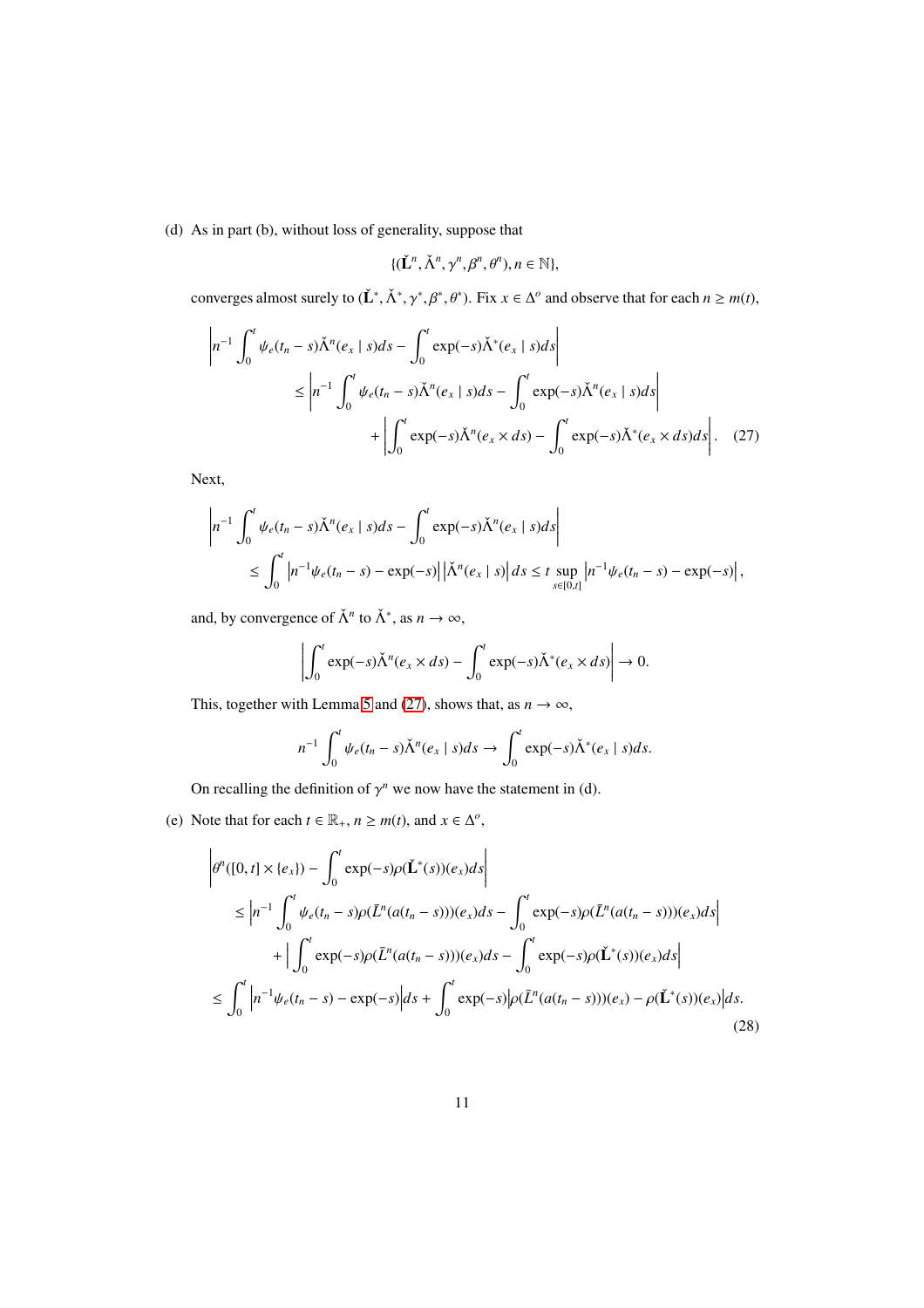From [\(24\)](#page-9-2), for all  $s \in [0, t]$ ,

$$
\left\| \rho(\bar{L}^n(a(t_n - s))) - \rho(\check{L}^*(s)) \right\| \le \left\| \bar{L}^n(a(t_n - s)) - \bar{L}^n(t_n - s) \right\| \le 2(m(t_n - t) + 2)^{-1}.
$$
 (29)

Combining Lemma [5,](#page-7-1) [\(28\)](#page-10-1), and [\(29\)](#page-11-2), and sending  $n \to \infty$ , we now see that, for each  $x \in \Delta^o$ ,

<span id="page-11-2"></span>
$$
\theta^*([0, t] \times \{e_x\}) = \int_0^t \exp(-s)\rho(\check{\mathbf{L}}^*(s)) (e_x) ds.
$$

The result follows.

 $\Box$ 

#### <span id="page-11-1"></span>3. Laplace Upper Bound

The main result of the section is Theorem [8,](#page-11-0) which gives the Laplace upper bound.

<span id="page-11-0"></span>**Theorem 8.** *For every*  $F \in C_b(\mathcal{P}(\Delta^o))$ *,* 

$$
\liminf_{n\to\infty} -n^{-1}\log E \exp[-nF(L^{n+1})] \ge \inf_{m\in P(\Delta^o)} [F(m)+I(m)].
$$

*Proof.* Fix  $F \in C_b(\mathcal{P}(\Delta^o))$  and  $\varepsilon > 0$ . From the variational representation in [\(10\)](#page-6-0), for each  $n \in \mathbb{N}$ we can find  $\{\bar{\mu}^{n,i}\}\in \Theta^n$  such that

$$
-n^{-1}\log E\exp[-nF(L^{n+1})] \ge E\left[F(\bar{L}^n(t_n)) + n^{-1}\sum_{k=0}^{n-1} R\left(\bar{\mu}^{n,k+1} \middle\|\rho(\bar{L}^{n,k+1})\right)\right] - \varepsilon,\qquad(30)
$$

where the sequence  $\{\bar{L}^{n,k}\}\$ is defined by [\(7\)](#page-5-4).

For each  $n \in \mathbb{N}$ , define the the  $\mathcal{P}(\Delta^o)$ -valued continuous process  $\bar{L}^n$  and random measures  $\bar{\Lambda}^n$ ,  $\bar{\mu}^n$  on  $\mathcal{V}^d \times [0, T_n]$  according to [\(11\)](#page-6-4) and [\(9\)](#page-5-3), respectively. Also define, for each  $n \in \mathbb{N}$ ,  $\gamma^n$ ,  $\beta^n$ ,  $\beta^n$ ,  $\check{L}^n$  and  $\check{\Lambda}^n$  as in [\(13\)](#page-6-1), [\(16\)](#page-6-5), and [\(17\)](#page-7-4), respectively. Recalling the identity in [\(14\)](#page-6-3) we have that

$$
-n^{-1}\log E\exp[-nF(L^{n+1})] \ge E\left[F(\check{L}^n(0)) + R(\beta^n||\theta^n)\right] - \varepsilon.
$$
\n(31)

From Lemma [6,](#page-7-2) the collection  $\{(\check{L}^n, \check{\Lambda}^n, \gamma^n, \beta^n, \theta^n), n \in \mathbb{N}\}\)$  is tight in  $C(\mathbb{R}_+ : \mathcal{P}(\Delta^o)) \times \mathcal{M}(\mathcal{V}^d \times \mathcal{V}^d)$  $\mathbb{R}_+$ )  $\times$   $(\mathcal{P}(\mathcal{V}^d \times \mathbb{R}_+))^3$ .

Let  $(\check{L}^*, \check{\Lambda}^*, \gamma^*, \beta^*, \theta^*)$  be a weak limit point of the above sequence and suppose without loss of generality that the convergence holds along the full sequence and in the a.s. sense. Disintegrating  $\check{\Lambda}^*$  as in Lemma [7](#page-8-0) (a), we see from part (b) of the same lemma that, a.s.,  $\{\check{\eta}^*(\cdot \mid s), s \in \Lambda\}$  $\mathbb{R}_+$ }  $\in \mathcal{U}(\check{\mathbf{L}}^*(0))$ , where

<span id="page-11-3"></span>
$$
\check{\eta}^*(x \mid s) = \left(\sum_{v \in \mathcal{V}^d} v \check{\Lambda}^*(v \mid s)\right)_x.
$$

Also from parts (c), (d) and (e) of Lemma [7,](#page-8-0)

$$
(\gamma^*, \theta^*) = (\beta^*, \theta^*) = \left(\exp(-s)\check{\Lambda}^*(\cdot \mid s)ds, \exp(-s)\rho(\check{\mathbf{L}}^*(s))ds\right). \tag{32}
$$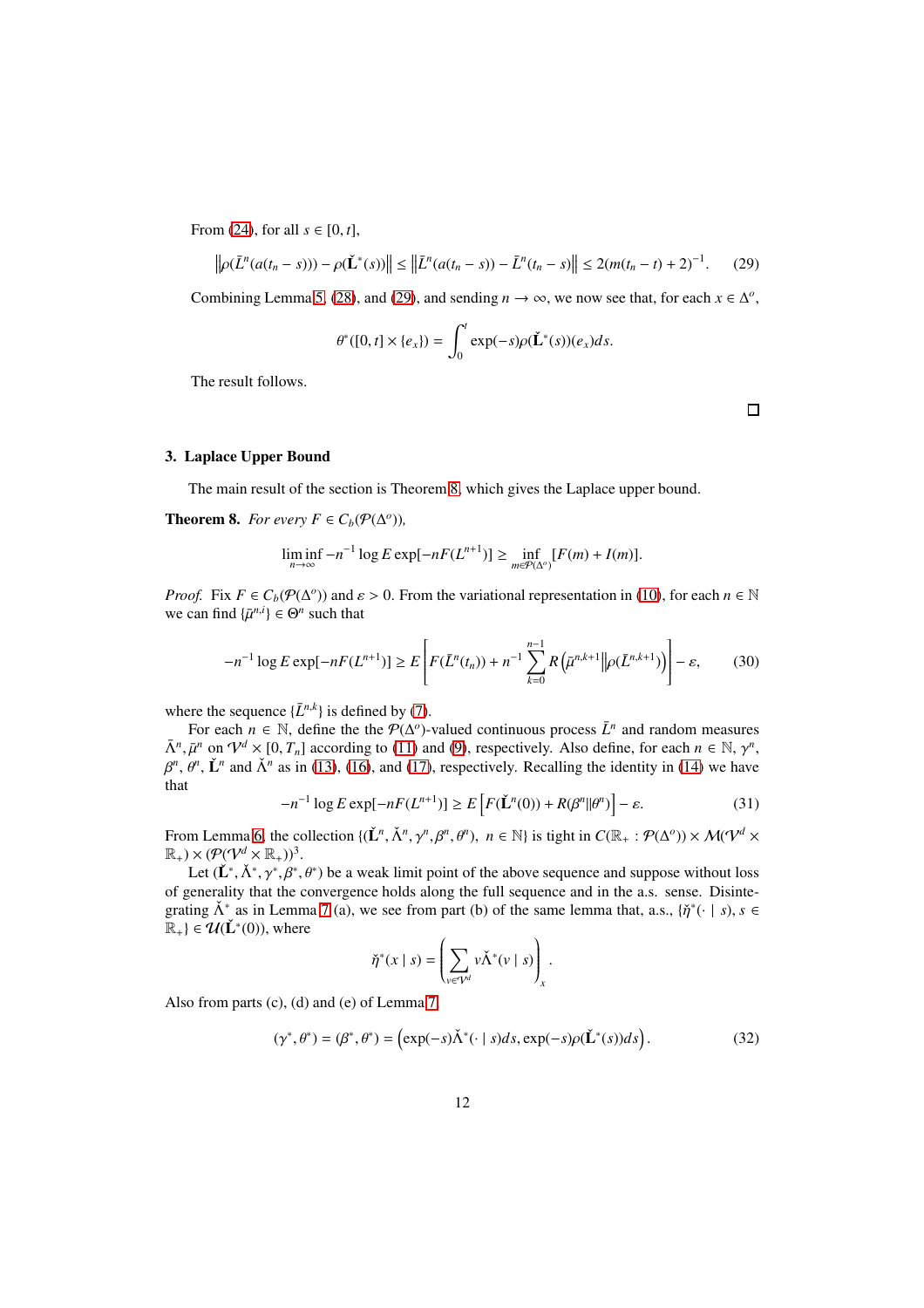Thus, using Fatou's lemma,

$$
\varepsilon + \liminf_{n \to \infty} -n^{-1} \log E \exp[-nF(L^{n+1})] \ge \liminf_{n \to \infty} E\left[F(\check{\mathbf{L}}^n(0)) + R(\beta^n || \theta^n)\right]
$$
  
\n
$$
\ge \left[F(\check{\mathbf{L}}^*(0)) + R(\gamma^* || \theta^*)\right] = \left[F(\check{\mathbf{L}}^*(0)) + R\left(\exp(-s)\check{\Lambda}^*(\cdot \mid s)ds\right||\exp(-s)\rho(\check{\mathbf{L}}^*(s))ds\right]
$$
  
\n
$$
= \left[F(\check{\mathbf{L}}^*(0)) + \int_0^\infty \exp(-s)R\left(\check{\Lambda}^*(\cdot \mid s)\middle|\rho(\check{\mathbf{L}}^*(s))\right)ds\right]
$$
  
\n
$$
\ge \left[F(\check{\mathbf{L}}^*(0)) + I(\check{\mathbf{L}}^*(0))\right] \ge \inf_{m \in \mathcal{P}(\Delta^o)} \left[F(m) + I(m)\right],
$$

where the second inequality uses [\(32\)](#page-11-3) and the lower semicontinuity of relative entropy, the second identity uses the chain rule for relative entropies (see [\[8,](#page-26-8) Corollary 2.7]), and the last two inequalities use the fact that  $\check{L}^*(\cdot)$  solves [\(21\)](#page-8-1), the relationship between  $\check{\eta}^*$  and  $\check{\Lambda}^*$ , and the expression of the rate function *I* given in [\(6\)](#page-4-0). The result follows on letting  $\varepsilon \to 0$ .  $\Box$ 

## <span id="page-12-1"></span>4. Laplace Lower Bound

The main result of the section is Theorem [9](#page-12-0) which gives the Laplace lower bound.

<span id="page-12-0"></span>**Theorem 9.** *For every*  $F \in C_b(\mathcal{P}(\Delta^o))$ *,* 

$$
\limsup_{n\to\infty}-n^{-1}\log E\exp[-nF(L^{n+1})]\leq \inf_{m\in P(\Delta^o)}[F(m)+I(m)].
$$

The proof of Theorem [9](#page-12-0) is postponed until Section [4.3.](#page-24-1) In the next section we establish some estimates that are used in the proofs of Lemma [11](#page-19-0) and Lemma [12.](#page-22-0)

## <span id="page-12-2"></span>*4.1. Preliminary Estimates*

Fix  $F \in C_b(\mathcal{P}(\Delta^o))$  and  $\varepsilon > 0$ . In order to prove Theorem [9](#page-12-0) we can assume without loss of generality that *F* is Lipschitz (see [\[8](#page-26-8), Corollary 1.10]): for some  $F_{\text{lip}} \in (0, \infty)$ ,

$$
|F(m) - F(\tilde{m})| \leq F_{\text{lip}} ||m - \tilde{m}||, \ m, \tilde{m} \in \mathcal{P}(\Delta^o).
$$

Choose  $m_0 \in \mathcal{P}(\Delta^o)$  such that

$$
F(m_0) + I(m_0) \le \inf_{m \in \mathcal{P}(\Delta^o)} [F(m) + I(m)] + \varepsilon. \tag{33}
$$

Recalling the definition of the rate function, we choose  $\eta_0 \in \mathcal{U}(m_0)$  such that

$$
\int_0^\infty \exp(-s)R\left(\eta_0(\cdot \mid s)\middle\|K(M_0(s))\,ds\le I(m_0)+\varepsilon,\right)
$$
\n(34)

where  $M_0$  solves  $\mathcal{U}(m_0, \eta_0)$ .

Now we make a series of approximations to  $M_0$  and  $\eta_0$  in order to get a more tractable and simple form near-optimal trajectory.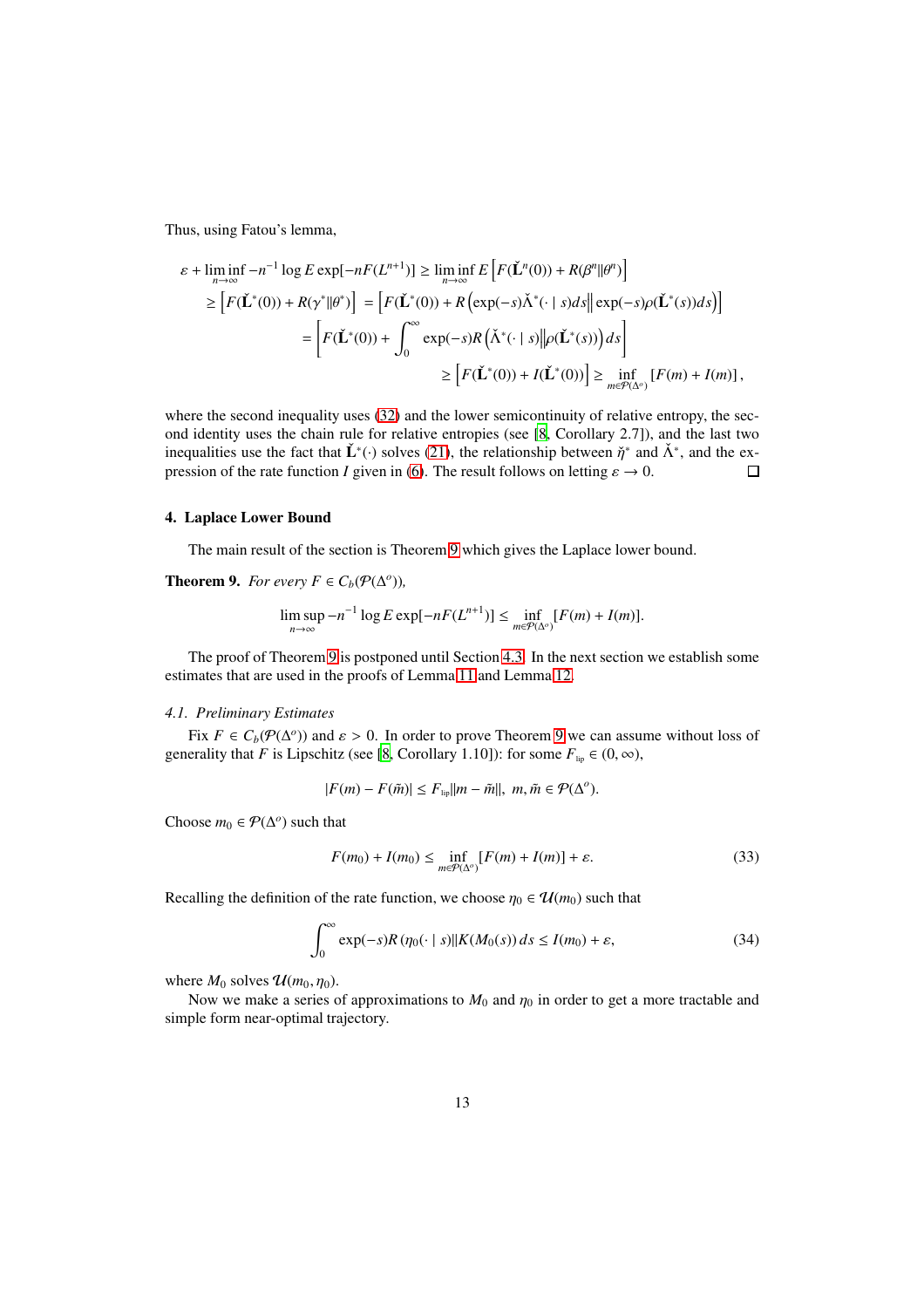## *4.1.1. Step 1: Ensuring Nondegeneracy.*

The relative entropy function  $R(\cdot||\theta)$  is not well behaved when a probability measure  $\theta$  places small mass to points in its support. The following step addresses this problem. Under Assumption [\(1\)](#page-3-1) there is a unique stationary distribution for the transition probability matrix *A*, which we denote as  $m_*$ ; note that  $\inf_{x \in \Delta^o} (m_*)_x > 0$ . Let, for  $s \in \mathbb{R}_+$ ,  $M_*(s) \doteq m_*$  and  $\eta_*(\cdot | s) \doteq m_*$ . Observe that  $M_*$  solves  $\mathcal{U}(m_*, \eta_*)$ . Define, for  $\kappa \in (0, 1)$  and  $t \in \mathbb{R}_+$ ,

$$
M_{\kappa}(t) \doteq (1 - \kappa)M_0(t) + \kappa M_*(t),
$$
  
\n
$$
\eta_{\kappa}(\cdot \mid t) \doteq (1 - \kappa)\eta_0(\cdot \mid t) + \kappa \eta_*(\cdot \mid t),
$$
\n(35)

and observe, with  $m_k \in \mathcal{P}(\Delta^o)$  defined as  $m_k \doteq (1 - \kappa)m_0 + \kappa m_*$ , that  $M_k$  solves  $\mathcal{U}(m_k, \eta_k)$ . Note also that

$$
\int_0^\infty \exp(-s)R(\eta_{\kappa}(\cdot \mid s) || K(M_{\kappa}(s))) ds \le (1 - \kappa) \int_0^\infty \exp(-s)R(\eta_0(\cdot \mid s) ds || K(M_0(s)) ds
$$
  

$$
\le \int_0^\infty \exp(-s)R(\eta_0(\cdot \mid s) ds || K(M_0(s)) ds,
$$

where the first inequality follows from the convexity of relative entropy, the definitions of  $m_k$ ,  $\eta_k$ , and  $M_k$  and the fact that

$$
\int_0^\infty \exp(-s)R\left(\eta_*(\cdot \mid s)\middle\|K(M_*(s))\right)ds=0.
$$

Let  $\kappa_1 > 0$  be such that  $||m_0 - m_{\kappa_1}|| \le \min\{(F_{\text{lip}})^{-1}, 1\}\varepsilon$ , and, for convenience, write  $(m_1, \eta_1, M_1) \doteq$  $(m_{\kappa_1}, \eta_{\kappa_1}, M_{\kappa_1})$ . Then,

$$
F(m_1) + \int_0^\infty \exp(-s)R(\eta_1(\cdot \mid s) || K(M_1(s))) ds
$$
  
\n
$$
\leq F(m_0) + \int_0^\infty \exp(-s)R(\eta_0(\cdot \mid s) || K(M_0(s)) ds + \varepsilon
$$
  
\n
$$
\leq \inf_{m \in \mathcal{P}(\Delta^o)} [F(m) + I(m)] + 3\varepsilon. \quad (36)
$$

Also, note that with  $\delta_0 > 0$  defined as in Assumption [1,](#page-3-1)

<span id="page-13-3"></span><span id="page-13-2"></span><span id="page-13-1"></span>
$$
K(m)(x) \ge \delta_0, \ x \in \Delta^o, m \in \mathcal{P}(\Delta^o), \tag{37}
$$

which implies that for each  $s \in \mathbb{R}_+$ ,

$$
R\left(\eta_1(\cdot \mid s) \middle\| K(M_1(s))\right) \le -\log \delta_0. \tag{38}
$$

Also, since  $m_*$  is a positive vector, there is a  $\delta > 0$  such that for each  $s \in \mathbb{R}_+$  and  $x \in \Delta^o$ ,

<span id="page-13-0"></span>
$$
M_1(s)(x) \ge \delta, \ \eta_1(x \mid s) \ge \delta. \tag{39}
$$

Recall from the proof of the upper bound that the trajectories in the variational problem in the Laplace upper bound are related to the controlled trajectories by time reversal (see e.g., [\(16\)](#page-6-5)). Thus, we now introduce a time reversal of *M*1, which, after further approximations, is then used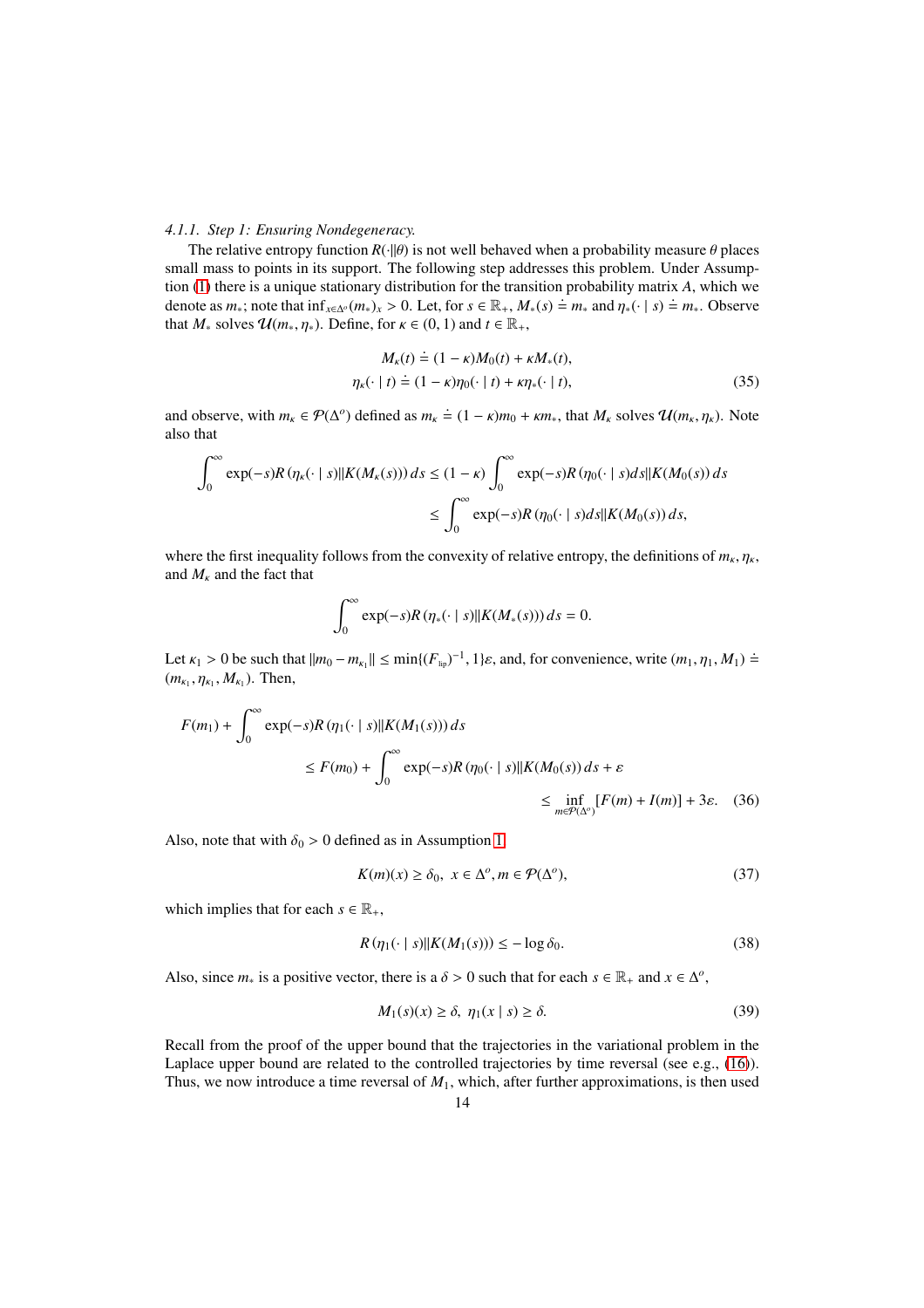to construct suitable controlled trajectories. Fix  $T \in (0, \infty)$  large enough so that

<span id="page-14-3"></span><span id="page-14-1"></span>
$$
\exp(-T + 1)|\log \delta_0| \le \varepsilon \tag{40}
$$

Throughout the rest of the section, this *T* is fixed. Define, for  $t \in [0, T]$ ,

$$
\hat{M}_1(t) \doteq M_1(T-t), \ \hat{\eta}_1(\cdot \mid t) \doteq \eta_1(\cdot \mid T-t),
$$

and note that, since  $M_1$  solves  $\mathcal{U}(m_1, \eta_1)$ , for  $t \in [0, T]$ ,

<span id="page-14-4"></span>
$$
M_1(T) + \int_0^t \hat{\eta}_1(s)ds - \int_0^t \hat{M}_1(s)ds = \hat{M}_1(t). \tag{41}
$$

Recalling the non-negativity of relative entropy, note that

$$
\int_0^\infty \exp(-s)R(\eta_1(\cdot \mid s) \| K(M_1(s))) ds \ge \exp(-T) \int_0^T \exp(s)R(\hat{\eta}_1(\cdot \mid s) \| K(\hat{M}_1(s))) ds. \tag{42}
$$

#### *4.1.2. Step 2: Continuity of Control*

Our next step mollifies the control  $\hat{\eta}_1$  in a suitable manner so that it can be discretized at a later step. For  $\kappa > 0$ , define

$$
\hat{\eta}_1^{\kappa}(s) \doteq \kappa^{-1} \int_s^{\kappa+s} \hat{\eta}_1(u) du, \ s \in [0, T], \tag{43}
$$

where  $\hat{\eta}_1(u) \doteq \hat{\eta}_1(T)$  for  $u \geq T$ . Also, define for  $t \in [0, T]$ ,

$$
\hat{M}_1^{\kappa}(t) \doteq M_1(T) + \int_0^t \hat{\eta}_1^{\kappa}(s)ds - \int_0^t \hat{M}_1^{\kappa}(s)ds.
$$
 (44)

Note that there is a unique  $\hat{M}_1^{\kappa} \in C([0, T] : \mathbb{R}^d)$  that solves [\(44\)](#page-14-0), and that this  $\hat{M}_1^{\kappa}$  satisfies, for each  $s \in [0, T]$ ,

<span id="page-14-0"></span>
$$
\sum_{x \in \Delta^o} \hat{M}_1^{\kappa}(s)(x) = 1.
$$

We now show that for  $\kappa$  sufficiently small, for each  $s \in [0, T]$  we have

<span id="page-14-2"></span>
$$
\inf_{x \in \Delta^o} \hat{M}_1^{\kappa}(s)(x) > 0,
$$

namely that the solution to [\(44\)](#page-14-0) in fact belongs to  $C([0, T] : \mathcal{P}(\Delta^o))$ . We can write, for  $t \in [0, T]$ ,

$$
\hat{M}_1^{\kappa}(t) = M_1(T) + \int_0^t \hat{\eta}_1(s)ds - \int_0^t \hat{M}_1^{\kappa}(s)ds + \mathcal{R}_1^{\kappa}(t),\tag{45}
$$

where

$$
\mathcal{R}_1^k(t) \doteq \int_0^{t+\kappa} \hat{\eta}_1(u) \kappa^{-1} \int_{(u-k)^+}^u ds du - \int_0^t \hat{\eta}_1(u) du.
$$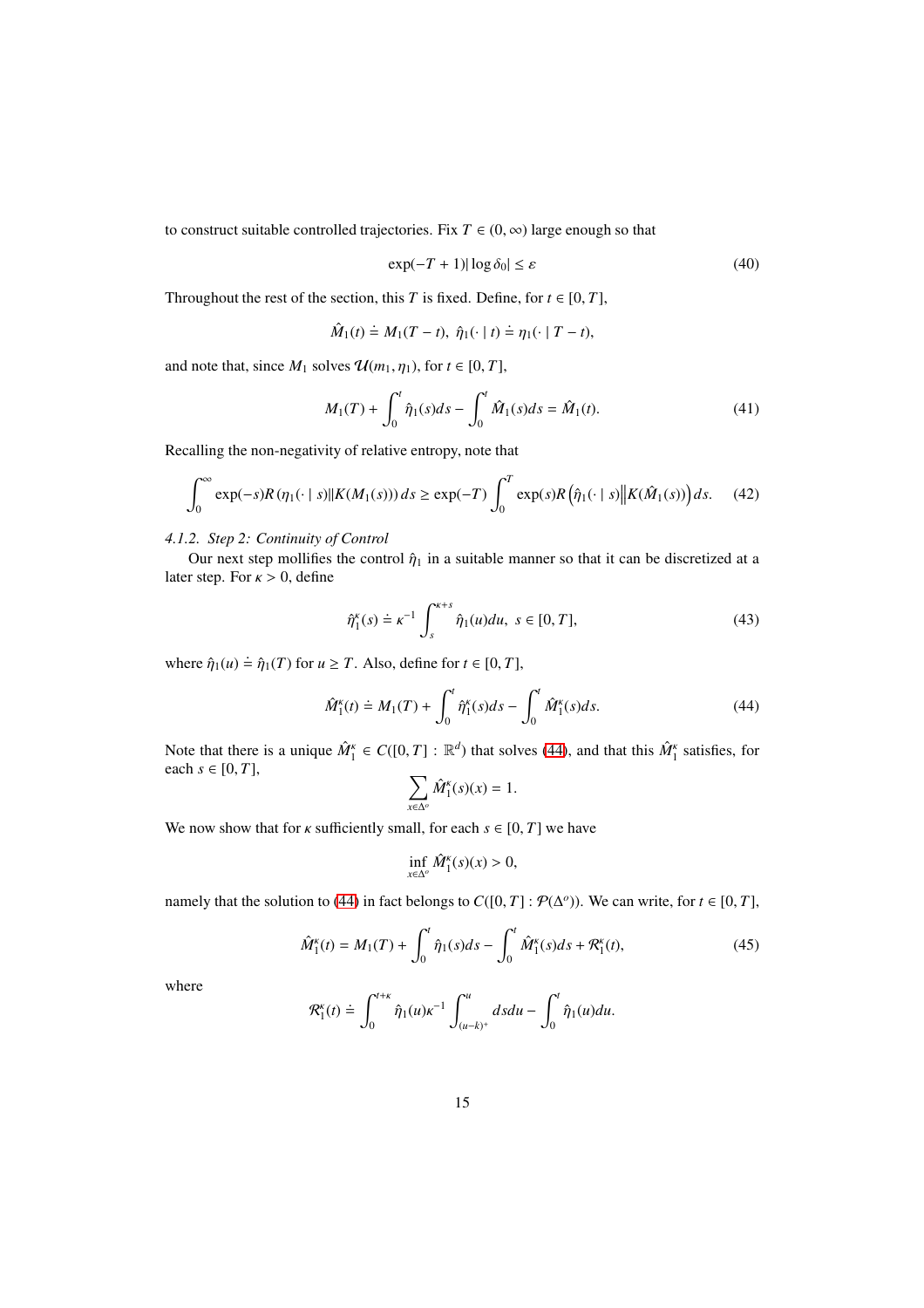Observe that, for each  $t \in [0, T]$ ,  $||\mathcal{R}_1^k(t)|| \leq 3\kappa$ . Combining this estimate with [\(41\)](#page-14-1) and [\(45\)](#page-14-2), we have, for  $t \in [0, T]$ ,

$$
\|\hat{M}_1^{\kappa}(t) - \hat{M}_1(t)\| \leq 3\kappa + \int_0^t \|\hat{M}_1^{\kappa}(s) - \hat{M}_1(s)\|ds,
$$

from which we see, by an application of Grönwall's lemma, that

$$
\sup_{0 \le t \le T} ||\hat{M}_1^{\kappa}(t) - \hat{M}_1(t)|| \le 3\kappa \exp(T). \tag{46}
$$

We now assume that  $\kappa$  is small enough so that, with  $\delta$  as in [\(39\)](#page-13-0)

<span id="page-15-6"></span><span id="page-15-4"></span><span id="page-15-0"></span>
$$
3\kappa \exp(T) \le \delta/2. \tag{47}
$$

This, in view of [\(39\)](#page-13-0), ensures that  $\hat{M}_1^{\kappa} \in C([0, T] : \mathcal{P}(\Delta^o)$ ), and in fact

<span id="page-15-3"></span><span id="page-15-2"></span><span id="page-15-1"></span>
$$
\inf_{s \in [0,T], x \in \Delta^o} \hat{M}_1^{\kappa}(s)(x) \ge \delta/2. \tag{48}
$$

Note that for  $x \in \Delta^o$  and  $u, s \in [0, T]$  satisfying  $|u - s| \le \kappa$ ,

$$
|\log(K(\hat{M}_1(u))(x)) - \log(K(\hat{M}_1^{\kappa}(s))(x))| \le \delta_0^{-1}|K(\hat{M}_1(u))(x)) - K(\hat{M}_1^{\kappa}(s))(x))|, \tag{49}
$$

so using the definition of relative entropy, [\(46\)](#page-15-0), and [\(49\)](#page-15-1) we see that

$$
R(\hat{\eta}_1(\cdot | u)) \Big\| K(\hat{M}_1(u)) - R(\hat{\eta}_1(\cdot | u)) \Big\| K(\hat{M}_1^{\kappa}(s)) \le \delta_0^{-1} \Big( \| \hat{M}_1^{\kappa}(s) - \hat{M}_1(s) \| + \| \hat{M}_1(u) - \hat{M}_1(s) \| \Big) \\ \le \delta_0^{-1} (3\kappa \exp(T) + 2\kappa). \tag{50}
$$

Using [\(38\)](#page-13-1) and the fact that  $\bar{\kappa}^{-1}(1 - e^{-\bar{\kappa}}) \le 1$  for each  $\bar{\kappa} \in (0, 1)$ , note that

$$
\int_0^T \exp(s)\kappa^{-1} \int_s^{\kappa+s} R\left(\hat{\eta}_1(\cdot|u)\right) \left|K(\hat{M}_1(u))\right| du ds
$$
  
\n
$$
\leq \kappa^{-1} \int_0^T R\left(\hat{\eta}_1(\cdot|u)\right) \left|K(\hat{M}_1(u))\right| (\exp(u) - \exp(u - \kappa)) du
$$
  
\n
$$
+ \kappa^{-1} \int_T^{T+\kappa} |\log \delta_0| (\exp(u) - \exp(u - \kappa)) du
$$
  
\n
$$
\leq \int_0^T \exp(u) R\left(\hat{\eta}_1(\cdot|u)\right) \left|K(\hat{M}_1(u))\right| du + \kappa \exp(T + \kappa) |\log \delta_0|, \quad (51)
$$

so it follows from [\(50\)](#page-15-2), [\(51\)](#page-15-3), and convexity of relative entropy, that

<span id="page-15-5"></span>
$$
\exp(-T) \int_0^T \exp(s) R\left(\hat{\eta}_1^{\kappa}(\cdot \mid s) \mid |K(\hat{M}_1^{\kappa}(s))\right) ds
$$
  

$$
\leq \exp(-T) \int_0^T \exp(s) R\left(\hat{\eta}_1(\cdot \mid s) \mid |K(\hat{M}_1(s))\right) ds
$$
  

$$
+ \kappa \exp(\kappa) |\log \delta_0| + \delta_0^{-1} (3 \kappa \exp(T) + 2 \kappa). \quad (52)
$$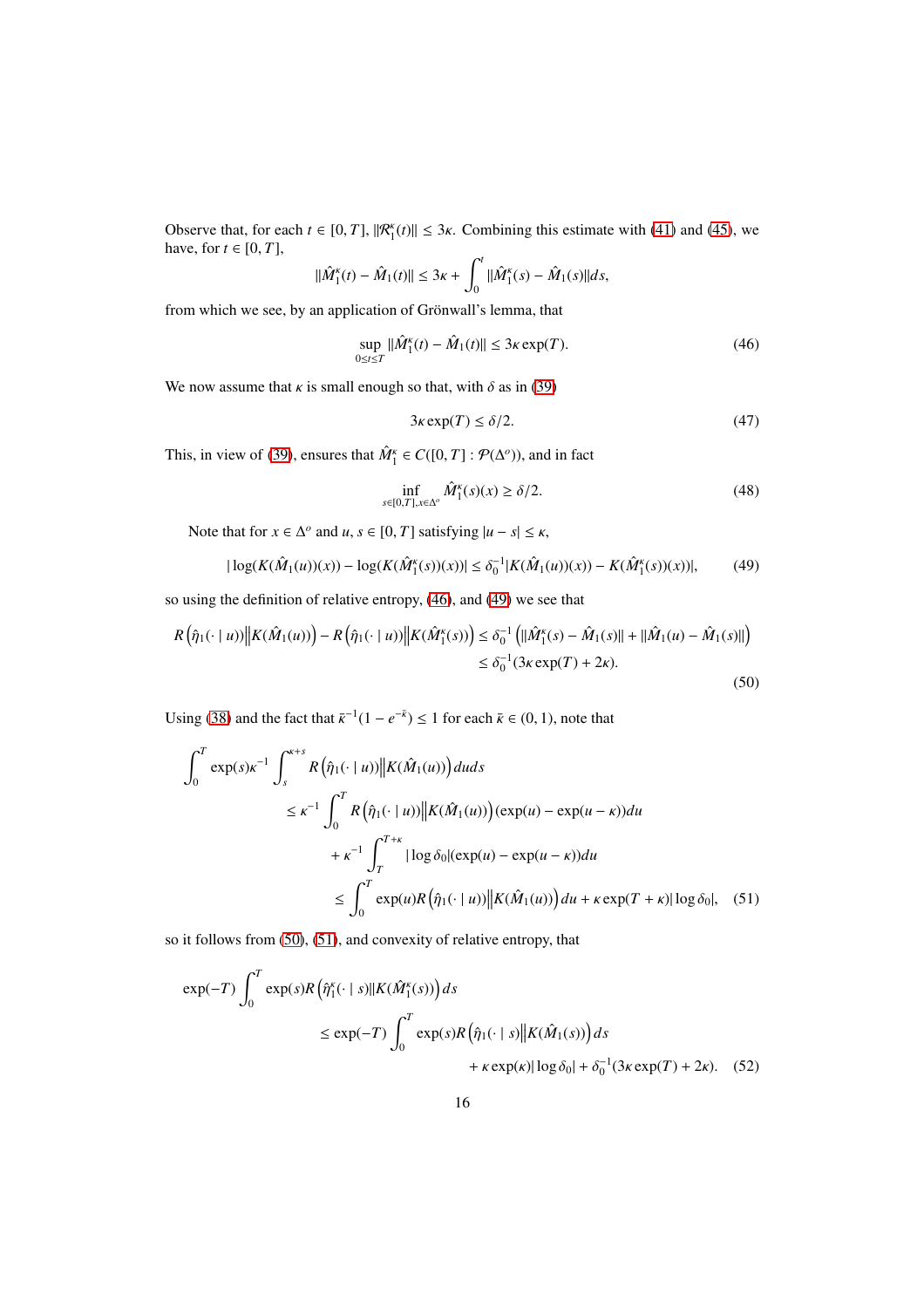Now fix  $\kappa_2$  small enough so that in addition to [\(47\)](#page-15-4) (with  $\kappa = \kappa_2$ ) we have

$$
\max\{\kappa_2 \exp(\kappa_2) | \log \delta_0| + \delta_0^{-1} (3\kappa_2 \exp(T) + 2\kappa_2), 3\kappa_2 \exp(T) (1 + F_{\text{lip}}) \} \leq \varepsilon.
$$

Henceforth, write  $(\hat{\eta}_2, \hat{M}_2) \doteq (\hat{\eta}_1^{\kappa_2}, \hat{M}_1^{\kappa_2})$ . Then, from [\(44\)](#page-14-0), for  $t \in [0, T]$ ,

<span id="page-16-1"></span>
$$
\hat{M}_2(t) = M_1(T) + \int_0^t \hat{\eta}_2(s)ds - \int_0^t \hat{M}_2(s)ds,
$$
\n(53)

and, from [\(46\)](#page-15-0) and our choice of  $\kappa_2$ ,

<span id="page-16-5"></span>
$$
\sup_{0 \le t \le T} \|\hat{M}_2(t) - \hat{M}_1(t)\| \le \varepsilon \min\{1, (F_{\text{lip}})^{-1}\}.
$$
 (54)

Furthermore, from [\(52\)](#page-15-5) and our choice of  $\kappa_2$ 

$$
\exp(-T) \int_0^T \exp(s) R(\hat{\eta}_2(\cdot \mid s) \| K(\hat{M}_2(s))) ds
$$
  

$$
\leq \exp(-T) \int_0^T \exp(s) R(\hat{\eta}_1(\cdot \mid u)) \| K(\hat{M}_1(s)) ds + \varepsilon. \quad (55)
$$

By construction,  $\hat{\eta}_2$  is continuous and we can find  $C_1 \doteq C_1(\kappa_2) \in (0, \infty)$  such that

$$
\|\hat{\eta}_2(s) - \hat{\eta}_2(t)\| \le C_1 |s - t|, \quad s, t \in [0, T],
$$
\n(56)

and, with  $\delta$  as in [\(39\)](#page-13-0), for  $s \in [0, T]$  and  $x \in \Delta^o$ ,

<span id="page-16-6"></span><span id="page-16-3"></span><span id="page-16-0"></span>
$$
\hat{\eta}_2(x \mid s) \ge \delta. \tag{57}
$$

#### *4.1.3. Step 3: Piecewise Constant Approximation*

Now we carry out the last step in the approximation which is to replace continuous controls by piecewise constant controls. For  $\kappa > 0$ , define  $\hat{\eta}_2^{\kappa}$  as

$$
\hat{\eta}_2^k(\cdot \mid s) \doteq \hat{\eta}_2(\cdot \mid j\kappa), \ \ s \in [j\kappa, (j+1)\kappa), \ j = 0, \dots, \lfloor T\kappa^{-1} \rfloor. \tag{58}
$$

Also, for  $t \in [0, T]$ , let

<span id="page-16-4"></span><span id="page-16-2"></span>
$$
\hat{M}_2^{\kappa}(t) = M_1(T) + \int_0^t \hat{\eta}_2^{\kappa}(s)ds - \int_0^t \hat{M}_2^{\kappa}(s)ds,\tag{59}
$$

so that, with  $\mathcal{R}_2^k(t) \doteq \int_0^t \hat{\eta}_2^k(s)ds - \int_0^t \hat{\eta}_2(s)ds$ , we have that, for  $t \in [0, T]$ ,

$$
\hat{M}_2^{\kappa}(t) = M_1(T) + \int_0^t \hat{\eta}_2(s)ds - \int_0^t \hat{M}_2^{\kappa}(s) + \mathcal{R}_2^{\kappa}(t). \tag{60}
$$

From [\(56\)](#page-16-0) and the definition of  $\hat{\eta}_2^k$ ,

$$
\sup_{0\leq t\leq T}\mathcal{R}_{2}^{\kappa}(t)\leq T\sup_{s,t\in[0,T],|s-t|\leq\kappa}\|\hat{\eta}_{2}(s)-\hat{\eta}_{2}(t)\|\leq C_{1}\kappa T,
$$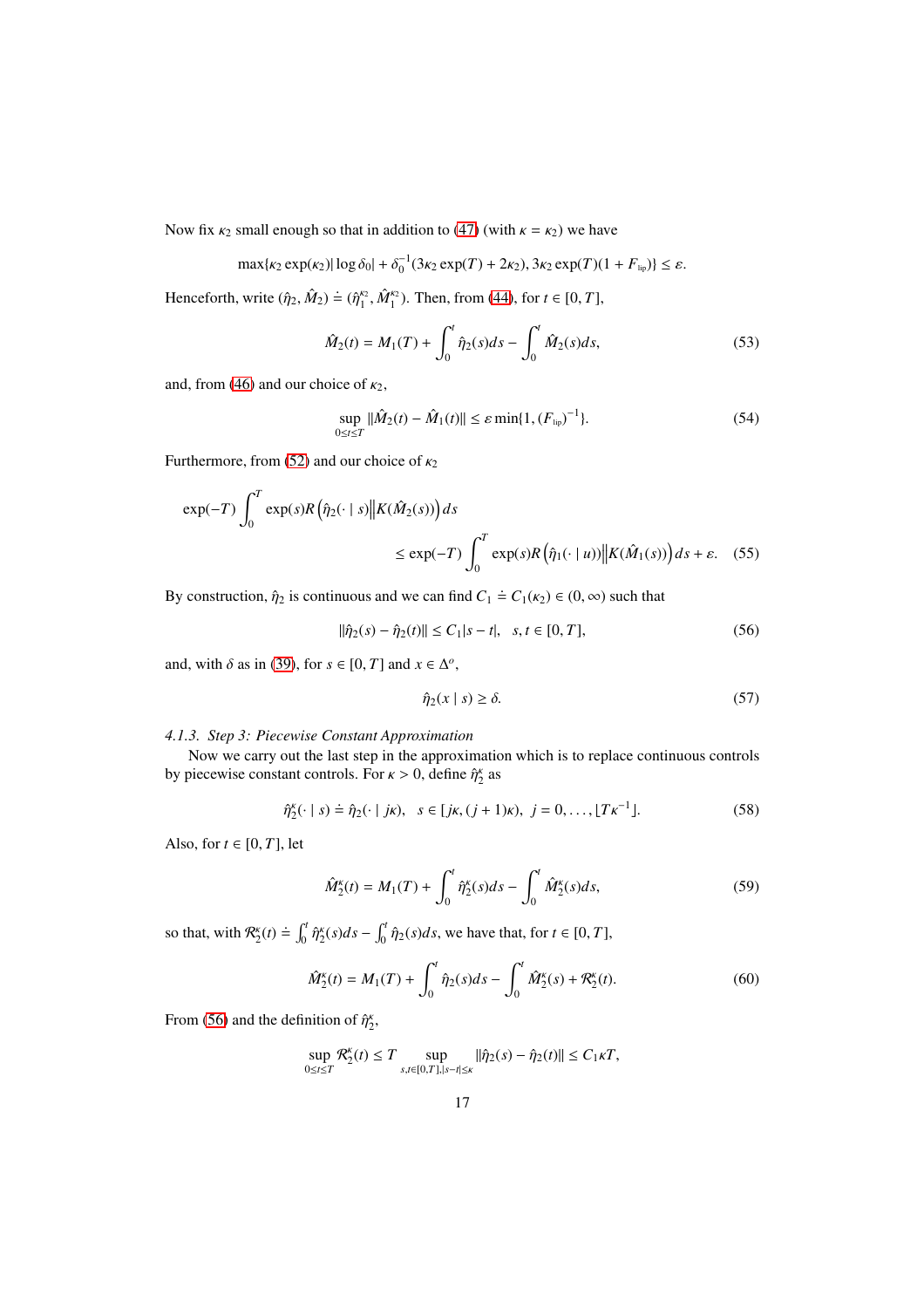Combining the last estimate, [\(53\)](#page-16-1), and [\(60\)](#page-16-2), we have from Grönwall's lemma that

<span id="page-17-2"></span><span id="page-17-0"></span>
$$
\sup_{0 \le t \le T} ||\hat{M}_2^{\kappa}(t) - \hat{M}_2(t)|| \le C_1 \kappa T \exp(T). \tag{61}
$$

Assume that *κ* is sufficiently small so that  $C_1 \kappa T \exp(T) \le \delta/4$ . Then, from [\(48\)](#page-15-6) it follows that  $\hat{M}_{2}^{\kappa}$ is in  $C([0, T] : \mathcal{P}(\Delta^o))$ . Next, for  $s \in [0, T]$ ,

$$
\begin{split} \Big| R\left(\hat{\eta}_2(\cdot \mid s) \Big\| K(\hat{M}_2(s))\right) - R\left(\hat{\eta}_2^{\kappa}(\cdot \mid s) \Big\| K(\hat{M}_2^{\kappa}(s))\right) \\ & \leq \Big| R\left(\hat{\eta}_2(\cdot \mid s) \Big\| K(\hat{M}_2(s))\right) - R\left(\hat{\eta}_2^{\kappa}(\cdot \mid s) \Big\| K(\hat{M}_2(s))\right) \Big| \\ & \qquad \qquad + \Big| R\left(\hat{\eta}_2^{\kappa}(\cdot \mid s) \Big\| K(\hat{M}_2(s))\right) - R\left(\hat{\eta}_2^{\kappa}(\cdot \mid s) \Big\| K(\hat{M}_2^{\kappa}(s))\right) \Big| \,, \end{split}
$$

and, using [\(37\)](#page-13-2), [\(56\)](#page-16-0), and [\(57\)](#page-16-3),

$$
\begin{split} &\left| R\left(\hat{\eta}_{2}(\cdot \mid s) \| K(\hat{M}_{2}(s))\right) - R\left(\hat{\eta}_{2}^{\kappa}(\cdot \mid s) \| K(\hat{M}_{2}(s))\right) \right| \\ &\leq \sum_{v \in \mathcal{V}^{d}} \left( |\hat{\eta}_{2}(v \mid s) \log(\hat{\eta}_{2}(v \mid s) - \hat{\eta}_{2}^{\kappa}(v \mid s) \log(\hat{\eta}_{2}^{\kappa}(v \mid s) | + |\hat{\eta}_{2}(v \mid s) - \hat{\eta}_{s}^{\kappa}(v \mid s) \| \log(K(\hat{M}_{2}(s)))| \right) \\ &\leq \sum_{v \in \mathcal{V}^{d}} |\hat{\eta}_{2}(v \mid s) - \hat{\eta}_{2}^{\kappa}(v \mid s) | (|\log \delta_{0}| + |\log \delta| + 1) \leq C_{1} \kappa (|\log \delta_{0}| + |\log \delta| + 1). \end{split} \tag{62}
$$

Using estimates analogous to those in [\(50\)](#page-15-2) along with the estimate in [\(61\)](#page-17-0), we see that

$$
\left| R\left(\hat{\eta}_2^{\kappa}(\cdot \mid s) \middle\| K(\hat{M}_2(s))\right) - R\left(\hat{\eta}_2^{\kappa}(\cdot \mid s) \middle\| K(\hat{M}_2^{\kappa}(s))\right) \right| \leq \delta_0^{-1} \|\hat{M}_2^{\kappa}(s) - \hat{M}_2(s)\| \leq \delta_0^{-1} C_1 \kappa T \exp(T).
$$

Combining the estimates in the last three displays we see that, for  $s \in [0, T]$ ,

$$
\left| R\left(\hat{\eta}_2(\cdot \mid s) \middle\| K(\hat{M}_2(s))\right) - R\left(\hat{\eta}_2^{\kappa}(\cdot \mid s) \middle\| K(\hat{M}_2^{\kappa}(s))\right) \right| \le C_1 \kappa (\left| \log \delta_0 \right| + \left| \log \delta \right| + 1) + \delta_0^{-1} C_1 \kappa T \exp(T).
$$
\nIt then follows that

It then follows that

$$
\exp(-T) \int_0^T \exp(s) R\left(\hat{\eta}_2^{\kappa}(\cdot \mid s) \middle| K(\hat{M}_2^{\kappa}(s))\right) ds
$$
  

$$
\leq \exp(-T) \int_0^T \exp(s) R\left(\hat{\eta}_2(\cdot \mid s) \middle| K(\hat{M}_2(s))\right) ds
$$
  

$$
+ C_1 \kappa (\vert \log \delta_0 \vert + \vert \log \delta \vert + 1) + \delta_0^{-1} C_1 \kappa T \exp(T). \quad (63)
$$

Now, fix  $\kappa_3 > 0$  such that, in addition to  $C_1 \kappa_3 T \exp(T) \le \delta/4$ ,

$$
C_1 \kappa_3((|\log \delta_0| + |\log \delta| + 1) + (\delta_0^{-1} + 1 + F_{\text{lip}})T \exp(T)) \le \varepsilon.
$$

Writing,  $(\hat{\eta}_3, \hat{M}_3) \doteq (\hat{\eta}_2^{\kappa_3}, \hat{M}_2^{\kappa_3})$ , we have from [\(61\)](#page-17-0)

<span id="page-17-3"></span><span id="page-17-1"></span>
$$
\sup_{0 \le t \le T} ||\hat{M}_3(t) - \hat{M}_2(t)|| \le \varepsilon \min\{1, (F_{\text{lip}})^{-1}\},\tag{64}
$$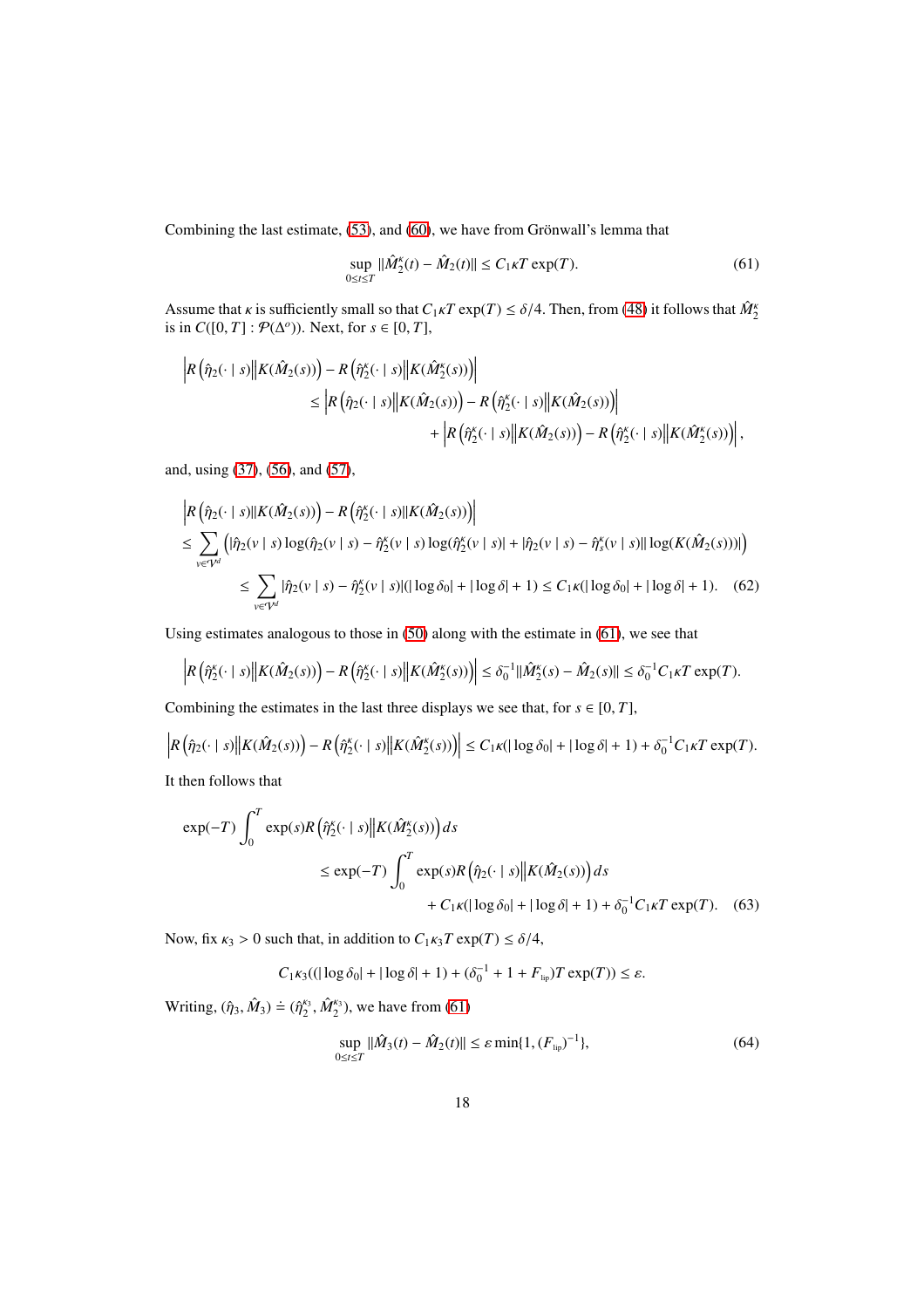and, from [\(59\)](#page-16-4), for *t* ∈ [0, *T*],

<span id="page-18-1"></span>
$$
\hat{M}_3(t) = M_1(T) + \int_0^t \hat{\eta}_3(s)ds - \int_0^t \hat{M}_3(s)ds.
$$
\n(65)

Furthermore, from [\(63\)](#page-17-1) and our choice of  $\kappa_3$ ,

$$
\exp(-T) \int_0^T \exp(s) R(\hat{\eta}_3(\cdot \mid s) \middle\| K(\hat{M}_3(s))) ds
$$
  

$$
\leq \exp(-T) \int_0^T \exp(s) R(\hat{\eta}_2(\cdot \mid s) \middle\| K(\hat{M}_2(s))) ds + \varepsilon. \quad (66)
$$

Finally, for each  $j \leq \lfloor T\kappa^{-1} \rfloor$ , if  $s \in [j\kappa, (j+1)\kappa)$ , then  $\hat{\eta}_3(s) = \hat{\eta}_3(\kappa j)$ , and from [\(57\)](#page-16-3),

<span id="page-18-4"></span>
$$
\inf_{x \in \Delta^o, s \in [0, T]} \hat{\eta}_3(x \mid s) \ge \delta. \tag{67}
$$

Now we are ready to construct the control sequence.

#### *4.2. Constructing the Control Sequence*

Let *T* be large enough so that [\(40\)](#page-14-3) holds, and let  $q \doteq M_1(T)$ , where  $M_1$  is as in Section [4.1.](#page-12-2) From [\(37\)](#page-13-2), we have that

$$
\sup_{m \in \mathcal{P}(\Delta^o)} R(q||K(m)) \le -\log \delta_0. \tag{68}
$$

Let  $\varepsilon_0 > 0$  be such that

<span id="page-18-3"></span><span id="page-18-2"></span>
$$
\max\{1, F_{\text{lip}}\} \exp(T)\varepsilon_0 (1 + \delta_0 T) \le \varepsilon. \tag{69}
$$

Let  $\{Y_i, i \in \mathbb{N}\}\$  be iid  $\Delta^o$ -valued random variables with common distribution *q*. Using the law of large numbers we can find  $n_0 \in \mathbb{N}$  such that

$$
P\left(\left\|n^{-1}\left(\delta_{x_0} + \sum_{i=1}^{n-1} \delta_{Y_i}\right) - q\right\| \ge \varepsilon_0\right) \le \varepsilon, \ n \ge n_0. \tag{70}
$$

<span id="page-18-0"></span>**Construction 10.** *Fix n*  $\geq m(T)$ *, and let c*  $\dot{=}$  *k*<sub>3</sub>*, where k*<sub>3</sub> *is defined as in Section* [4.1](#page-12-2)*. For s*  $\in \mathbb{R}_+$ *,*  $define \ \hat{\Lambda}_3(s) \in \mathcal{P}(\mathcal{V}^d) \ as$ .

$$
\hat{\Lambda}_3(s)(e_x) \doteq \hat{\eta}_3(s)(x), \ x \in \Delta^o.
$$

- $(i)$  Let  $a_0(n)$   $\stackrel{.}{=} m(t_n T)$ *, so that*  $t_n T \in [t_{a_0(n)}, t_{a_0(n)+1})$ *. Assume that n is large enough so that*  $a_0(n) \ge n_0$ . For  $1 \le i \le a_0(n) + 1$ , let  $\bar{v}^{n,i} \doteq \delta_{Y_i}$  and  $\bar{\mu}^{n,i} \doteq q$ , define the random measures  $\bar{L}^{n,i}$  *recursively as in* [\(7\)](#page-5-4) *using this choice of*  $\bar{v}^{n,i}$ . *Also, let*  $\bar{\mathcal{F}}^{n,i} \doteq \sigma\{\bar{L}^{n,j}, 1 \leq j \leq i\}$ .
- *(ii) Consider the set*

$$
A_n \doteq \left\{ \{ \|\bar{L}^{n,a_0(n)+2}-q\| \geq \varepsilon_0 \right\} = \left\{ \left\| (a_0(n)+2)^{-1} \left( \delta_{x_0} + \sum_{i=1}^{a_0(n)+1} \delta_{Y_i} \right) - q \right\| \geq \varepsilon_0 \right\}.
$$

*For i*  $\geq a_0(n) + 2$ , define the random measure  $\bar{\mu}^{n,i}$ , together with  $\bar{v}^{n,i}$  and  $\bar{L}^{n,i}$ , recursively as *in* [\(7\)](#page-5-4)*, as follows.*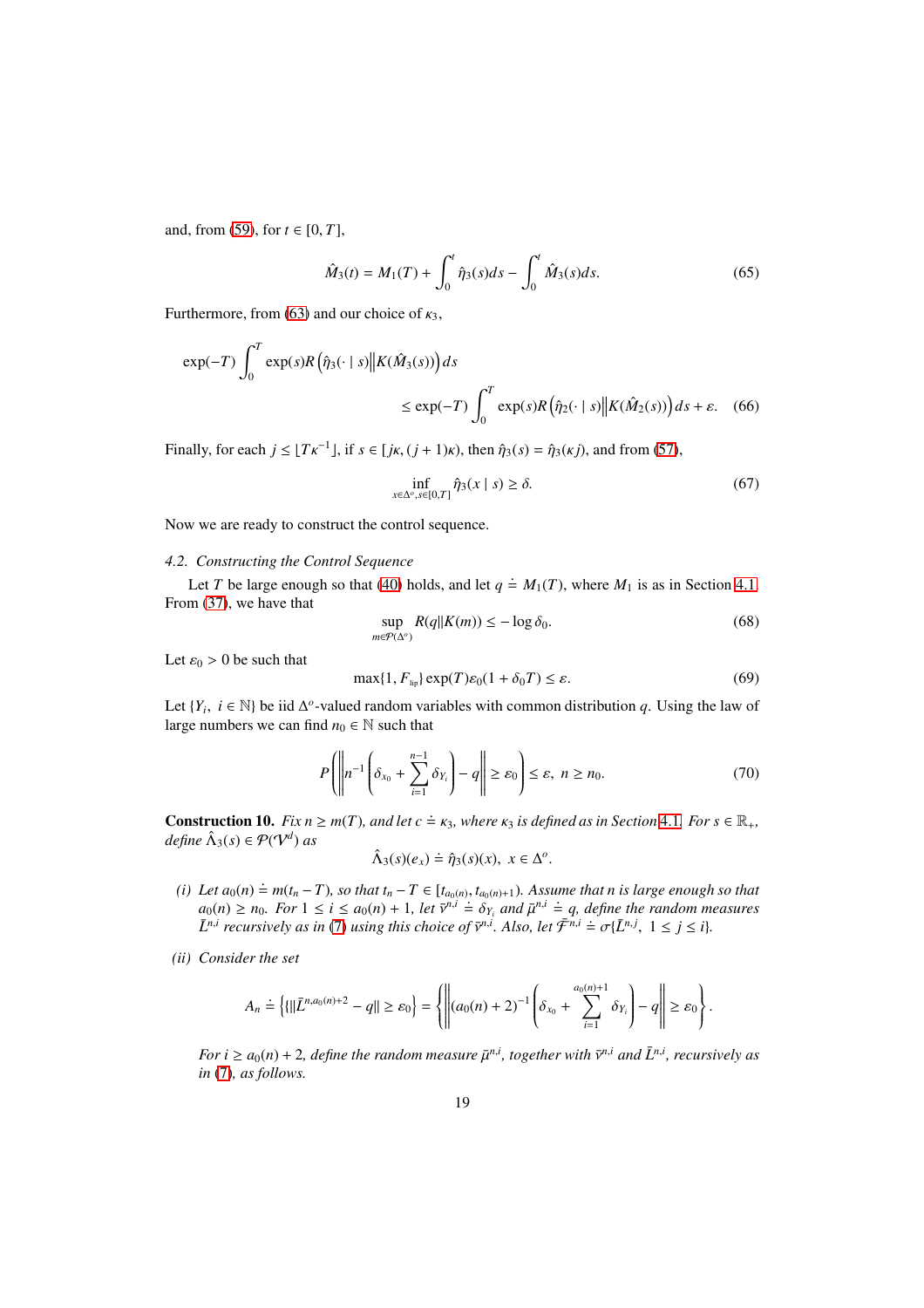- *On*  $A_n \in \bar{\mathcal{F}}^{n,a_0(n)+2}$ , let, for  $i \ge a_0(n) + 2$ ,  $\bar{\mu}^{n,i} \doteq \rho(\bar{L}^{n,i})$ .
- *On*  $A_n^c$ , define  $\bar{\mu}^{n,i}$ , for  $i \ge a_0(n) + 2$ , as follows. Let  $\sigma_n^+ \doteq t_{a_0(n)+1}$  and for  $j =$  $0, 1, \ldots, [Tc^{-1}]$  and  $t_i$  ∈  $[\sigma_n^+ + jc, \sigma_n^+ + (j + 1)c)$ , define  $\bar{\mu}^{n,i} = \hat{\Lambda}_3(cj)$ . For  $i \ge$  $m(\sigma_n^+ + (\lfloor Tc^{-1} \rfloor + 1)c)$ , define  $\bar{\mu}^{n,i} \doteq \rho(\bar{L}^{n,i})$ .
- *(iii)* Using the above { $\bar{L}^{n,i}$ }, define  $\bar{L}^n(\cdot)$  using [\(8\)](#page-5-2) and random measures  $\bar{\Lambda}^n$  and  $\bar{\mu}^n$  on  $\mathcal{V}^d\times [0,t_n]$ *using* [\(9\)](#page-5-3)*.*
- *(iv)* For each  $n \in \mathbb{N}$ , define the continuous process  $\check{L}^n(\cdot)$  using [\(16\)](#page-6-5) and the  $\mathcal{M}(\mathrm{V}^d \times \mathbb{R}_+)$ -valued *random variable*  $\check{\Lambda}^n$  *using* [\(17\)](#page-7-4).
- *(v)* For each  $n \in \mathbb{N}$ , define  $\mathcal{P}(\mathcal{V}^d \times \mathbb{R}_+)$ -valued random variables  $\gamma^n, \beta^n, \theta^n$  using [\(13\)](#page-6-1).

With  $\{\bar{\mu}^{n,k}\}$  and  $\{\bar{L}^{n,k}\}$  sequences defined as above, we have from the variational representation in [\(10\)](#page-6-0)

<span id="page-19-2"></span>
$$
-n^{-1}\log E\exp[-nF(L^{n+1})] \leq E\left[F(\bar{L}^n(t_n)) + n^{-1}\sum_{k=0}^{n-1} R\left(\bar{\mu}^{n,k+1}||\rho(\bar{L}^{n,k+1})\right)\right].
$$
 (71)

We begin with the following lemma.

<span id="page-19-0"></span>**Lemma 11.** *We have that, with*  $d_1 = 2||F||_{\infty} + 1$ *,* 

$$
\limsup_{n\to\infty} E(F(\check{\mathbf{L}}^n(0))) \leq F(\hat{M}_3(T)) + d_1\varepsilon.
$$

*Proof.* Recall  $\sigma_n^+ \doteq t_{a_0(n)+1}$ . Also define sequences  $\{\sigma_n\}$ ,  $\{\sigma_n^-\}$  by

$$
\sigma_n \doteq t_n - T, \ \ \sigma_n^- \doteq t_{a_0(n)}, \ \ n \in \mathbb{N},
$$

and observe that  $\sigma_n \in [t_{a_0(n)}, t_{a_0(n)+1})$ . For each  $n \in \mathbb{N}$  and  $s \in \mathbb{R}_+$ , define also  $\sigma_{n,s} \doteq s + \sigma_n$ . For each  $n \in \mathbb{N}$  and  $t \in [0, T]$ , define

<span id="page-19-1"></span>
$$
\bar{M}^n(t) \doteq \bar{L}^n(\sigma_{n,t}),\tag{72}
$$

and observe that  $\check{L}^n(0) = \bar{L}^n(t_n) = \bar{M}^n(T)$ . For each  $t \in [0, T]$  and  $x \in \Delta^o$ , let  $\bar{\eta}^n(t)(x) = \bar{\Lambda}^n(e_x)$  $\sigma_{n,t}$ ) and

$$
\mathcal{R}^n(t) \doteq \int_0^t \bar{M}^n(s)ds - \int_0^t \bar{L}^n(a(\sigma_{n,s}))ds.
$$

Note from [\(11\)](#page-6-4) that, for each  $t \in [0, T]$ ,

$$
\bar{M}^{n}(t) = \bar{M}^{n}(0) + \int_{0}^{t} \bar{\eta}^{n}(s)ds - \int_{0}^{t} \bar{M}^{n}(s)ds + \mathcal{R}^{n}(t).
$$
 (73)

From an estimate as in the proof of Lemma [6,](#page-7-2) we see that

$$
\sup_{0 \le t \le T} ||\mathcal{R}^n(t)|| = \sup_{0 \le t \le T} \left\| \int_0^t \left( \bar{L}^n(\sigma_{n,s}) - \bar{L}^n(a(\sigma_{n,s})) \right) ds \right\| \le 2 \int_0^T |\sigma_n + s - a(\sigma_{n,s})| ds
$$
  

$$
\le 2 \sum_{j=a_0(n)}^{n-1} \int_{t_j}^{t_{j+1}} |s - t_j| ds \le 2a_0(n)^{-1}.
$$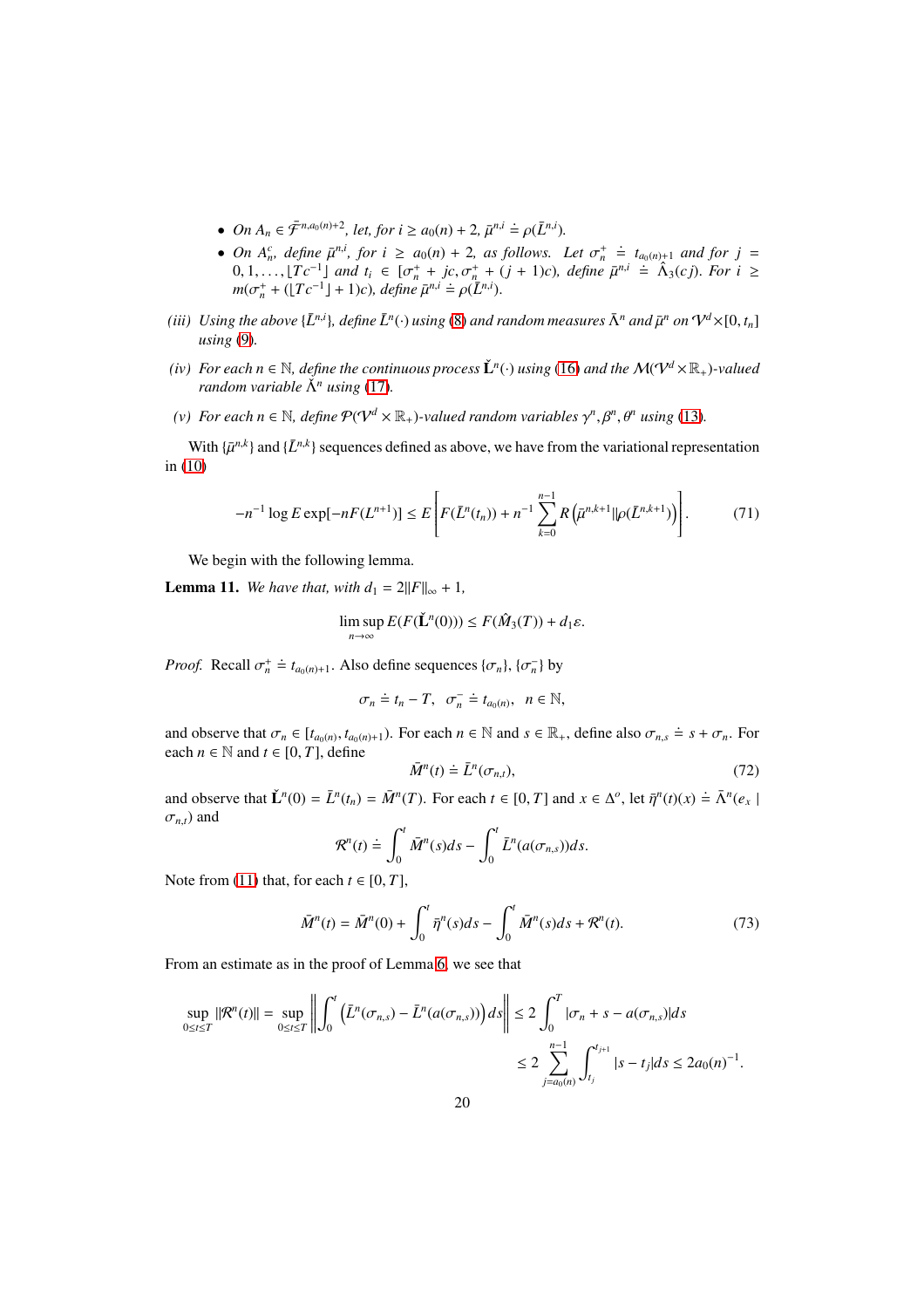Let  $\mathcal{R}_1^n(t) \doteq \int_0^{\sigma_n^+ - \sigma_n}$  $\int_0^{\sigma_n^* - \sigma_n} \bar{\eta}^n(s) ds + (\bar{M}^n(0) - \bar{L}^n(\sigma_n^-)) + \mathcal{R}^n(t)$ , so that

<span id="page-20-3"></span><span id="page-20-1"></span>
$$
\bar{M}^{n}(t) = \bar{L}^{n}(\sigma_{n}^{-}) + \int_{\sigma_{n}^{+}-\sigma_{n}}^{t} \bar{\eta}^{n}(s)ds - \int_{0}^{t} \bar{M}^{n}(s)ds + \mathcal{R}_{1}^{n}(t). \tag{74}
$$

Note that, as in the proof of Lemma [6,](#page-7-2)

$$
\sup_{0 \le t \le T} \|\mathcal{R}_1^n(t)\| \le (\sigma_n^+ - \sigma_n) + \|\bar{L}^n(\sigma_n) - \bar{L}^n(\sigma_n^-)\| + 2a_0(n)^{-1} \le 5a_0(n)^{-1}.\tag{75}
$$

For  $n \in \mathbb{N}$  and  $t \in [0, T]$ , define

<span id="page-20-2"></span>
$$
\mathcal{R}_2^n(t) \doteq \int_{\sigma_n^+ - \sigma_n}^t \overline{\eta}^n(s) ds - \int_0^t \hat{\eta}_3(s) ds.
$$
  

$$
\int_{\sigma_n^+ - \sigma_n}^t \overline{\eta}^n(s) ds = \int_0^t \hat{\eta}_3(s) ds + \mathcal{R}_2^n(t).
$$
 (76)

For  $t \in [0, T]$ , define

Then, for  $t \in [0, T]$ ,

$$
\mathcal{R}_2^{n,1}(t) \doteq \int_{\sigma_n^+ - \sigma_n}^t (\bar{\Lambda}^n(\sigma_{n,s}) - \bar{\mu}^n(\cdot \mid \sigma_{n,s})) ds
$$
  

$$
\mathcal{R}_2^{n,2}(t) \doteq \int_{\sigma_n^+ - \sigma_n}^t (\bar{\mu}^n(\cdot \mid \sigma_{n,s}) - \hat{\Lambda}_3(s)) ds,
$$

and let  $\mathcal{R}_2^{n,3}$  $\dot{=}-\int_0^{\sigma_n^+-\sigma_n}$  $\int_0^{\infty} \int_0^{\infty} \hat{\eta}_3(s) ds$ , so that

$$
\mathcal{R}_2^n(t) = \mathcal{R}_2^{n,1}(t) + \mathcal{R}_2^{n,2}(t) + \mathcal{R}_2^{n,3}.
$$

Observe that for each  $t \in [0, T]$ , on  $A_n^c$ 

<span id="page-20-0"></span>
$$
\begin{aligned} ||\mathcal{R}_2^{n,2}(t)|| &\le 2(\lfloor T c^{-1} \rfloor + 1)a_0(n)^{-1} \\ ||\mathcal{R}_2^{n,3}|| &\le (\sigma_n^+ - \sigma_n) \le a_0(n)^{-1}, \end{aligned} \tag{77}
$$

where the first inequality follows on recalling the definition of  $\bar{\mu}^n$  in Construction [10.](#page-18-0) Now, consider random signed measures  $\{\bar{\Delta}^{n,i}, n \in \mathbb{N}, i \in \mathbb{N}_0\}$  and  $\{\bar{\Delta}^n(s), n \in \mathbb{N}, s \in \mathbb{R}_+\}$  defined by

$$
\bar{\Delta}^{n,i} \doteq \delta_{\bar{v}^{n,i}} - \bar{\mu}^{n,i}, \quad n \in \mathbb{N}, i \in \mathbb{N}_0
$$
  

$$
\bar{\Delta}^n(s) \doteq \bar{\Lambda}^n(s) - \bar{\mu}(\cdot \mid s), \quad n \in \mathbb{N}, s \in \mathbb{R}_+,
$$

and observe that, for each  $n \in \mathbb{N}$  and  $x \in \Delta^o$ ,  $\{\overline{\Delta}^{n,i}(e_x)\}_{i \in \mathbb{N}_0}$  is a martingale difference sequence.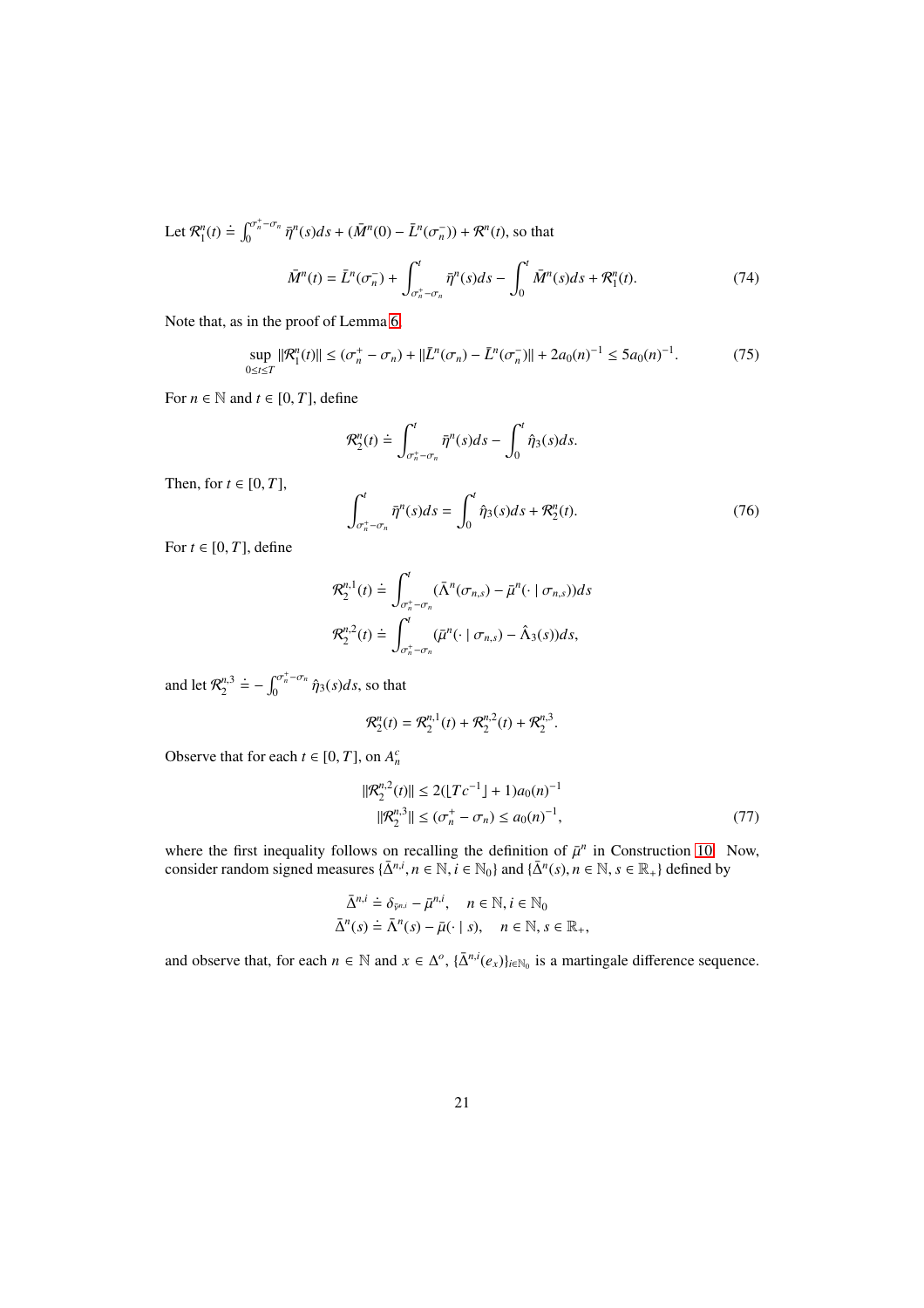Thus, using Burkholder's inequality, we see that, for all  $n \in \mathbb{N}$ ,

$$
E\left(\sup_{0\leq t\leq T}||\mathcal{R}_{2}^{n,1}(t)||^{2}\right) = E\left(\sup_{0\leq t\leq T}\left|\left|\int_{\sigma_{n}^{+}}^{\sigma_{t}^{+}\sigma_{n}}\bar{\Delta}^{n}(s)ds\right|\right|^{2}\right) \leq 4d\sum_{i=a_{0}(n)+1}^{m(\sigma_{n,T})+1}E\left[(i+2)^{-2}||\delta_{\tilde{\mathcal{V}}^{n,i+1}}-\bar{\mu}^{n,i+1}||^{2}\right]
$$

$$
\leq 4d\sum_{i=a_{0}(n)+1}^{m(\sigma_{n,T})+1}(i+2)^{-2} \leq 4d(a_{0}(n))^{-1}.
$$

From [\(77\)](#page-20-0) it then follows that

<span id="page-21-0"></span>
$$
\sup_{0 \le t \le T} \|\mathcal{R}_2^n(t)\| \le a_0(n)^{-1} (2\lfloor T c^{-1} \rfloor + 4) + r_n,\tag{78}
$$

where  $r_n \to 0$  in  $\mathcal{L}^2$  as  $n \to \infty$ . Thus, with  $\mathcal{R}_3^n(t) \doteq (\bar{L}^n(\sigma_n^-) - q) + \mathcal{R}_1^n(t) + \mathcal{R}_2^n(t)$ , we have from [\(74\)](#page-20-1) and [\(76\)](#page-20-2) that, for  $t \in \mathbb{R}_+$ ,

$$
\bar{M}^{n}(t) = q + \int_{0}^{t} \hat{\eta}_{3}(s)ds - \int_{0}^{t} \bar{M}^{n}(s)ds + \mathcal{R}_{3}^{n}(t).
$$

From [\(75\)](#page-20-3) and [\(78\)](#page-21-0), on the set  $A_n^c$ ,

$$
\sup_{0 \le t \le T} \|\mathcal{R}_3^n(t)\| \le a_0(n)^{-1} \left( 5 + (2\lfloor T c^{-1} \rfloor + 4) \right) + r_n + \|q - \bar{L}^{n, a_0(n) + 1}\|
$$
  

$$
\le a_0(n)^{-1} (9 + 2\lfloor T c^{-1} \rfloor) + r_n + \varepsilon_0.
$$

For notational convenience write  $\tilde{C}_{T,c} \doteq 9 + 2 \lfloor T c^{-1} \rfloor$ , so that

<span id="page-21-1"></span>
$$
\sup_{0\leq t\leq T} \|\mathcal{R}_3^n(t)\| \leq a_0(n)^{-1}\tilde{C}_{T,c} + r_n + \varepsilon_0.
$$

Now, from [\(65\)](#page-18-1), Grönwall's lemma, and the fact that  $M_1(T) = q$ , on  $A_n^c$ ,

$$
\sup_{0 \le t \le T} \|\bar{M}^n(t) - \hat{M}_3(t)\| \le \exp(T) \left( a_0(n)^{-1} \tilde{C}_{T,c} + r_n + \varepsilon_0 \right). \tag{79}
$$

Finally,

$$
\limsup_{n \to \infty} E(F(\tilde{\mathbf{L}}^n(0))) \leq \limsup_{n \to \infty} E(F(\tilde{\mathbf{L}}^n(0))1_{A_n^c}) + ||F||_{\infty} \varepsilon = \limsup_{n \to \infty} E(F(M^n(T))1_{A_n^c}) + ||F||_{\infty} \varepsilon
$$
\n
$$
\leq \limsup_{n \to \infty} E(F(\hat{M}_3(T))1_{A_n^c}) + ||F||_{\infty} \varepsilon + \limsup_{n \to \infty} F_{\text{lip}} \exp(T) \left( a_0(n)^{-1} \tilde{C}_{T,c} + E r_n + \varepsilon_0 \right)
$$
\n
$$
\leq F(\hat{M}_3(T)) + 2||F||_{\infty} \varepsilon + F_{\text{lip}} \exp(T) \varepsilon_0 \leq F(\hat{M}_3(T)) + (2||F||_{\infty} + 1)\varepsilon,
$$

where the first inequality uses [\(70\)](#page-18-2), the identity uses the observation below [\(72\)](#page-19-1), the second inequality uses [\(79\)](#page-21-1) and the last inequality is due to [\(69\)](#page-18-3).  $\Box$ 

The next lemma estimates the cost of our constructed controls.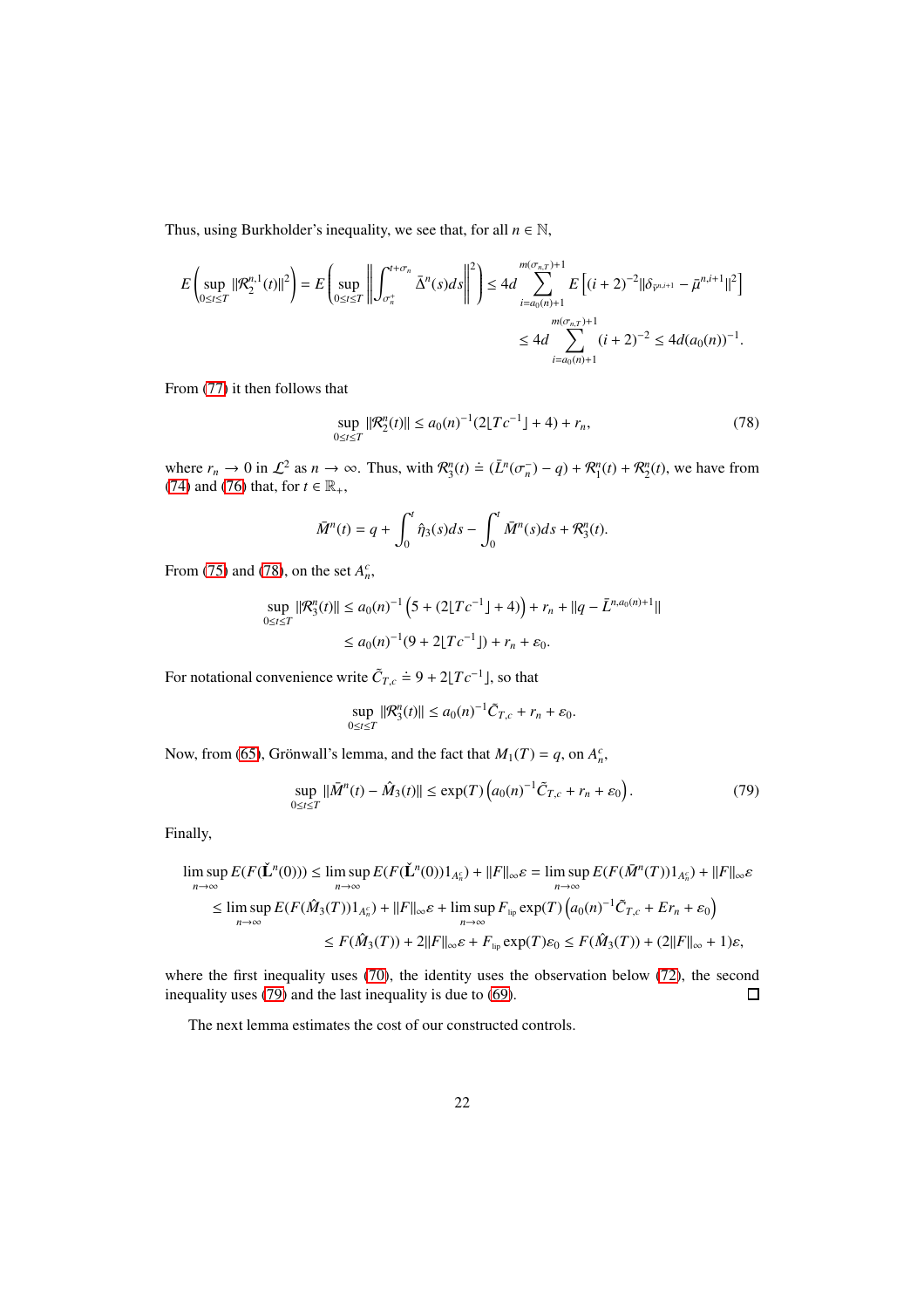<span id="page-22-0"></span>**Lemma 12.** Let  $\{\beta^n, \theta^n, n \in \mathbb{N}\}\$  be as in Construction [10](#page-18-0). Then,

$$
\limsup_{n\to\infty} E\left[R(\beta^n||\theta^n)\right] \leq \exp(-T)E\int_0^T \exp(s)R\left(\hat{\eta}_3(\cdot \mid s)\|K(\hat{M}_3(s))\right)ds + 2\varepsilon.
$$

*Proof.* From [\(14\)](#page-6-3), for each  $n \in \mathbb{N}$ ,

<span id="page-22-1"></span>
$$
R(\beta^n || \theta^n) = n^{-1} \sum_{k=0}^{a_0(n)} R\left(\bar{\mu}^{n,k+1} || \rho(\bar{L}^{n,k+1})\right) + n^{-1} \sum_{k=a_0(n)+1}^{n-1} R\left(\bar{\mu}^{n,k+1} || \rho(\bar{L}^{n,k+1})\right).
$$
 (80)

Recall from our choice of *T* made below [\(39\)](#page-13-0) that  $\exp(-T + 1) |\log \delta_0| \leq \varepsilon$ , so, from Lemma [5,](#page-7-1) we have that for all sufficiently large *n*,

$$
n^{-1} \sum_{k=0}^{a_0(n)} R\left(\bar{\mu}^{n,k+1} \middle\| \rho(\bar{L}^{n,k+1})\right) \le n^{-1} (a_0(n) + 1) |\log \delta_0| \le \exp(-T + 1) |\log \delta_0| \le \varepsilon.
$$

Next, note that, by Construction [10,](#page-18-0) on the set *An*,

$$
n^{-1} \sum_{k=a_0(n)+1}^{n-1} R\left(\bar{\mu}^{n,k+1} \middle| \rho(\bar{L}^{n,k+1})\right) = 0.
$$

Now we estimate the above relative entropy on the set  $A_n^c$ . Along the lines of [\(12\)](#page-6-2),

$$
n^{-1} \sum_{k=a_0(n)+1}^{n-1} R\left(\bar{\mu}^{n,k+1} \middle| \rho(\bar{L}^{n,k+1})\right) n^{-1} \int_{\sigma_n^+ - \sigma_n}^T \psi_e(\sigma_{n,s}) R\left(\bar{\mu}^n(\cdot \mid \sigma_{n,s}) \middle| \rho(\bar{L}^n(a(\sigma_{n,s})))\right) ds.
$$

Let

$$
A_n(s) \doteq \left| R\left(\bar{\mu}^n(\cdot \mid \sigma_{n,s}) \middle\| \rho(\bar{L}^n(a(\sigma_{n,s})))\right) - R\left(\hat{\Lambda}_3(\cdot \mid s) \middle\| \rho(\bar{L}^n(a(\sigma_{n,s})))\right) \right|,
$$

and

$$
B_n(s) \doteq \left| R\left(\hat{\Lambda}_3(\cdot \mid s) \middle\| \rho(\bar{L}^n(a(\sigma_{n,s})))\right) - R\left(\hat{\Lambda}_3(\cdot \mid s) \middle\| \rho(\bar{L}^n(\sigma_{n,s}))\right) \right|.
$$

Then, recalling the definition of  $\bar{M}^n$  from [\(72\)](#page-19-1), we have

$$
n^{-1} \int_{\sigma_n^+ - \sigma_n}^T \psi_e(\sigma_{n,s}) R\left(\bar{\mu}^n(\cdot \mid \sigma_{n,s}) \|\rho(\bar{L}^n(a(\sigma_{n,s})))\right) ds
$$
  

$$
\leq n^{-1} \int_{\sigma_n^+ - \sigma_n}^T \psi_e(\sigma_{n,s}) R\left(\hat{\Lambda}_3(\cdot \mid s) \|\rho(\bar{M}^n(s))\right) ds + n^{-1} \int_{\sigma_n^+ - \sigma_n}^T \psi_e(\sigma_{n,s}) [A_n(s) + B_n(s)] ds. \quad (81)
$$

Estimates analogous to those in [\(62\)](#page-17-2) show that

$$
A_n(s) \leq (|\log \delta_0| + |\log \delta| + 1) ||\bar{\mu}^n(\cdot | \sigma_{n,s}) - \hat{\Lambda}_3(\cdot | s)||,
$$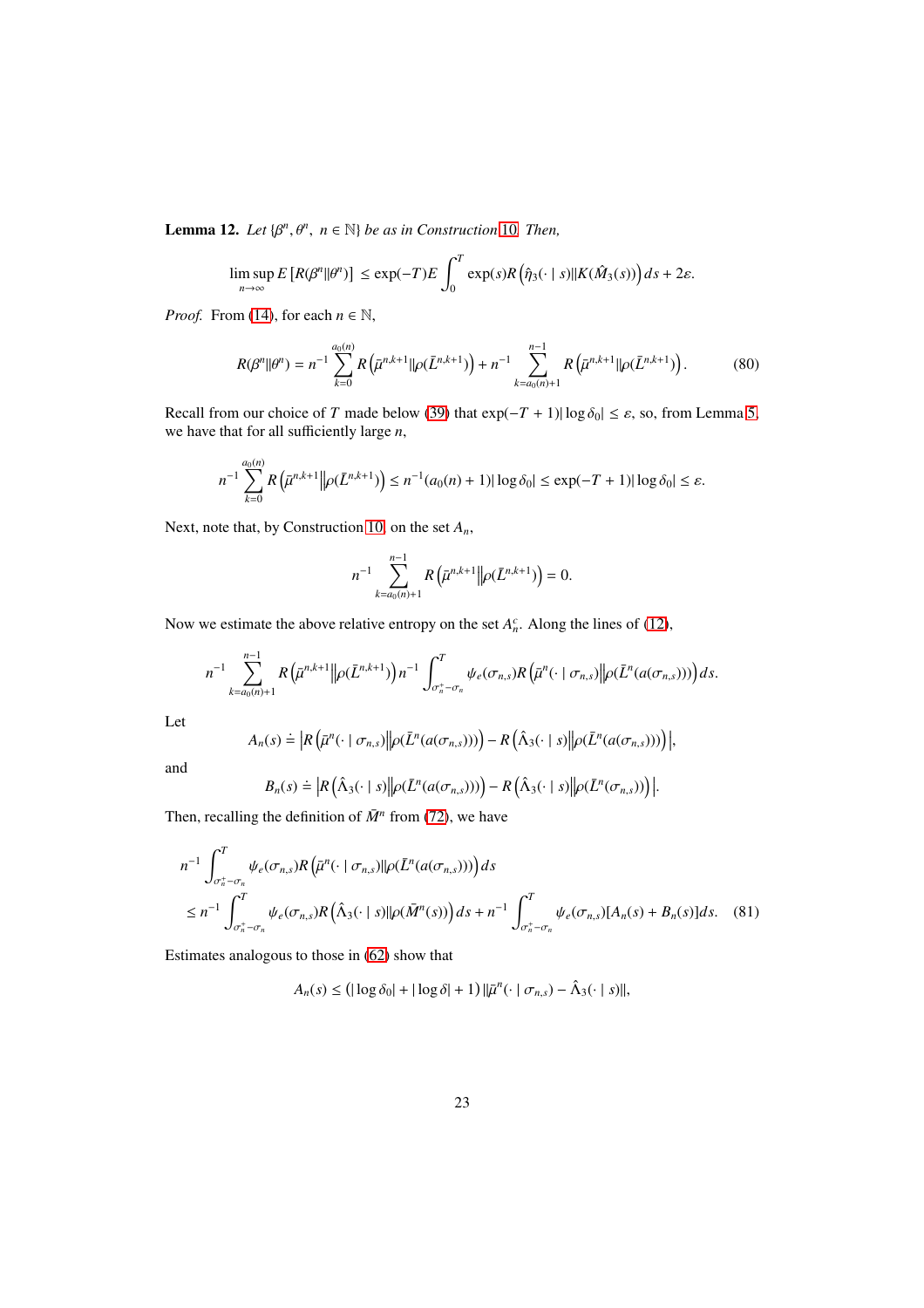so it follows, on recalling the definition of  $\bar{\mu}^{n,i}$  from Construction [\(10\)](#page-18-0), that, on  $A_n^c$ ,

$$
n^{-1} \int_{\sigma_n^+ - \sigma_n}^T \psi_e(\sigma_{n,s}) A_n(s) ds \le (|\log \delta_0| + |\log \delta| + 1) \int_{\sigma_n^+ - \sigma_n}^T ||\bar{\mu}^n(\cdot \mid \sigma_{n,s}) - \hat{\Lambda}_3(\cdot \mid s)|| ds
$$
  

$$
\le 2a_0(n)^{-1} (|\log \delta_0| + |\log \delta| + 1) (|Tc^{-1}| + 1),
$$

where the final inequality follows as the estimate in [\(77\)](#page-20-0). Next, using estimates similar to [\(24\)](#page-9-2) and [\(50\)](#page-15-2), we see that for  $n \in \mathbb{N}$  and  $s \in [\sigma_n^+ - \sigma_n, T]$ ,

$$
B_n(s) \le \delta_0^{-1} \|\bar{L}^n(a(\sigma_{n,s})) - \bar{L}^n(\sigma_{n,s})\| \le \delta_0^{-1} 2a_0(n)^{-1}.
$$

It now follows from Lemma [5](#page-7-1) that as  $n \to \infty$ ,

$$
n^{-1} \int_{\sigma_n^+ - \sigma_n}^T \psi_e(\sigma_{n,s}) B_n(s) ds \to 0.
$$

From an estimate analogous to [\(50\)](#page-15-2), and [\(69\)](#page-18-3) and [\(79\)](#page-21-1), it follows that,

$$
n^{-1} \int_{\sigma_n^+ - \sigma_n}^T \psi_e(\sigma_{n,s}) R\left(\hat{\Lambda}_3(\cdot \mid s) \middle\| \rho(\bar{M}^n(s))\right) ds
$$
  

$$
\leq n^{-1} \int_{\sigma_n^+ - \sigma_n}^T \psi_e(\sigma_{n,s}) R\left(\hat{\Lambda}_3(\cdot \mid s) \middle\| \rho(\hat{M}_3(s))\right) ds + \varepsilon + R(n),
$$

where  $\mathcal{R}(n) \to 0$  in  $\mathcal{L}^2$  as  $n \to \infty$ . Also, from Lemma [5,](#page-7-1) it follows that

$$
\sup_{0\leq s\leq T} |n^{-1}\psi_e(\sigma_{n,s}) - \exp(-(T-s))| \to 0 \text{ as}
$$

as  $n \to \infty$ . Combining the preceding bounds and convergence, we have, on  $A_n^c$ , for sufficiently large *n*,

$$
n^{-1} \sum_{k=a_0(n)+1}^{n-1} R\left(\bar{\mu}^{n,k+1} \middle\| \rho(\bar{L}^{n,k+1})\right) \le \exp(-T) \int_0^T \exp(s) R\left(\hat{\Lambda}_3(\cdot \mid s) \middle\| \rho(\hat{M}_3(s))\right) ds + \varepsilon + \mathcal{R}_1(n),
$$

where  $\mathcal{R}_1(n) \to 0$  in  $\mathcal{L}^2$  as  $n \to \infty$ . Finally, taking expectations in [\(80\)](#page-22-1),

$$
E\left[R(\beta^n||\theta^n)\right] \leq \exp(-T)\int_0^T \exp(s)R\left(\hat{\Lambda}_3(\cdot \mid s)\|\rho(\hat{M}_3(s))\right)ds + 2\varepsilon + E\mathcal{R}_1(n),
$$

and the result follows on sending  $n \to \infty$ , and recalling the relations between  $\hat{\eta}_3$  and  $\hat{\Lambda}_3$ , and  $\rho(m)$  and  $K(m)$ ,  $m \in \mathcal{P}(\Delta^o)$ .  $\Box$ 

We now complete the proof of the Laplace lower bound.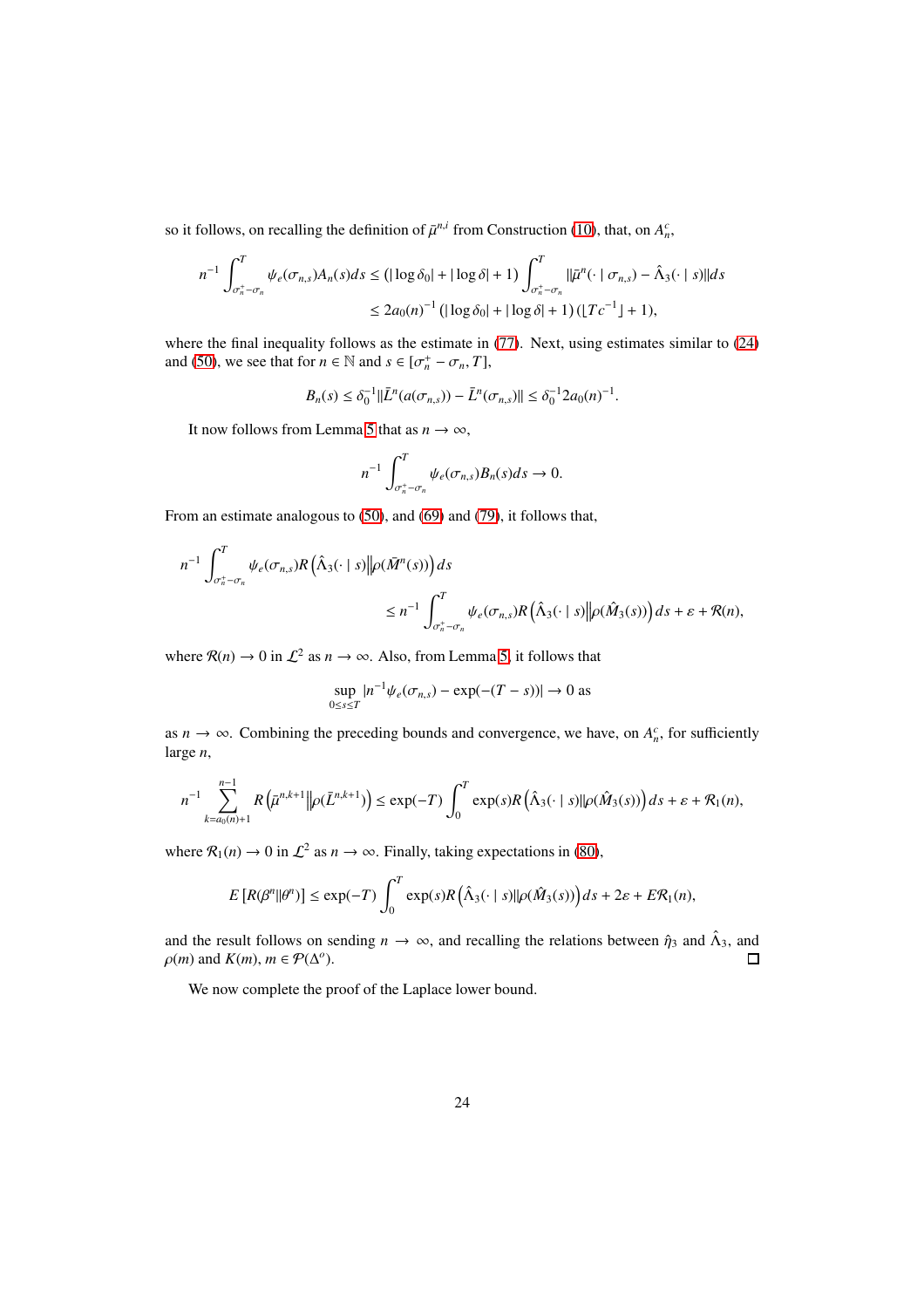# <span id="page-24-1"></span>*4.3.* Proof of Theorem [9.](#page-12-0)

From [\(36\)](#page-13-3) and [\(42\)](#page-14-4), and recalling that  $\hat{M}_1(T) = m_1$ ,

$$
F(\hat{M}_1(T)) + \exp(-T) \int_0^T \exp(s) R(\hat{\eta}_1(\cdot \mid s) \| K(\hat{M}_1(s)) \, ds \le \inf_{m \in \mathcal{P}(\Delta^o)} [F(m) + I(m)] + 3\varepsilon. \tag{82}
$$

Combining this with  $(54)$ ,  $(55)$ ,  $(64)$ ,  $(66)$  we have

$$
F(\hat{M}_3(T)) + \exp(-T) \int_0^T \exp(s) R(\hat{\eta}_3(\cdot \mid s) \| K(\hat{M}_3(s)) \, ds \le \inf_{m \in \mathcal{P}(\Delta^o)} [F(m) + I(m)] + 7\varepsilon. \tag{83}
$$

Using Lemma [11,](#page-19-0) the identity in [\(14\)](#page-6-3), and the inequality in [\(71\)](#page-19-2),

$$
\limsup_{n \to \infty} -n^{-1} \log E \exp[-nF(L^{n+1})] \le \limsup_{n \to \infty} E\left[F(\check{L}^n(0)) + R(\beta^n || \theta^n)\right]
$$
  

$$
\le F(\hat{M}_3(T)) + \limsup_{n \to \infty} E\left[R(\beta^n || \theta^n)\right] + d_1 \varepsilon.
$$

Also, from Lemma [12,](#page-22-0)

$$
\limsup_{n \to \infty} E\left[R(\beta^n || \theta^n)\right] \le \exp(-T) \int_0^T \exp(s) R\left(\check{\eta}_3(\cdot \mid s) \middle\| K(\check{M}_3(s))\right) ds + 2\varepsilon. \tag{84}
$$

Combining the above bounds we have that

$$
\limsup_{n\to\infty}-n^{-1}\log E\exp[-nF(L^{n+1})]\leq \inf_{m\in\mathcal{P}(\Delta^o)}[F(m)+I(m)]+9\varepsilon+d_1\varepsilon.
$$

Since  $\varepsilon > 0$  is arbitrary, the result follows.

# <span id="page-24-0"></span>5. Compactness of level sets.

In this section we show that the function  $I$  defined in  $(5)$  is a rate function. For this it suffices to show that for any  $k \in (0, \infty)$ , the set  $S_k = \{m \in \mathcal{P}(\Delta^o) : I(m) \leq k\}$  is compact in  $\mathcal{P}(\Delta^o)$ . Let { $m_n$ ,  $n \in \mathbb{N}$ } be a sequence in  $S_k$ . Since  $\mathcal{P}(\Delta^o)$  is compact, { $m_n$ } converges along a subsequence to some limit point  $m \in \mathcal{P}(\Delta^o)$ . It suffices to show that  $m \in S_k$ . Since  $m_n \in S_k$ , for each  $n \in \mathbb{N}$ we can find  $\eta^n \in \mathcal{U}(m_n)$  such that

<span id="page-24-2"></span>
$$
\int_0^\infty \exp(-s) R(\eta^n(\cdot \mid s) || K(M^n(s)) ds \le I(m_n) + n^{-1} \le k + n^{-1},
$$
\n(85)

 $\Box$ 

where  $M^n$  solves  $\mathcal{U}(m^n, \eta^n)$ . Define probability measures  $\hat{\gamma}^n$ ,  $\hat{\theta}^n$  on  $\Delta^o \times \mathbb{R}_+$  as, for  $t \in \mathbb{R}_+$  and  $x \in \Delta^o$ ,

$$
\hat{\gamma}^n(\lbrace x \rbrace \times [0, t]) = \int_0^t e^{-s} \eta^n(x \mid s) ds
$$

$$
\hat{\theta}^n(\lbrace x \rbrace \times [0, t]) = \int_0^t e^{-s} K(M^n(s))(x) ds.
$$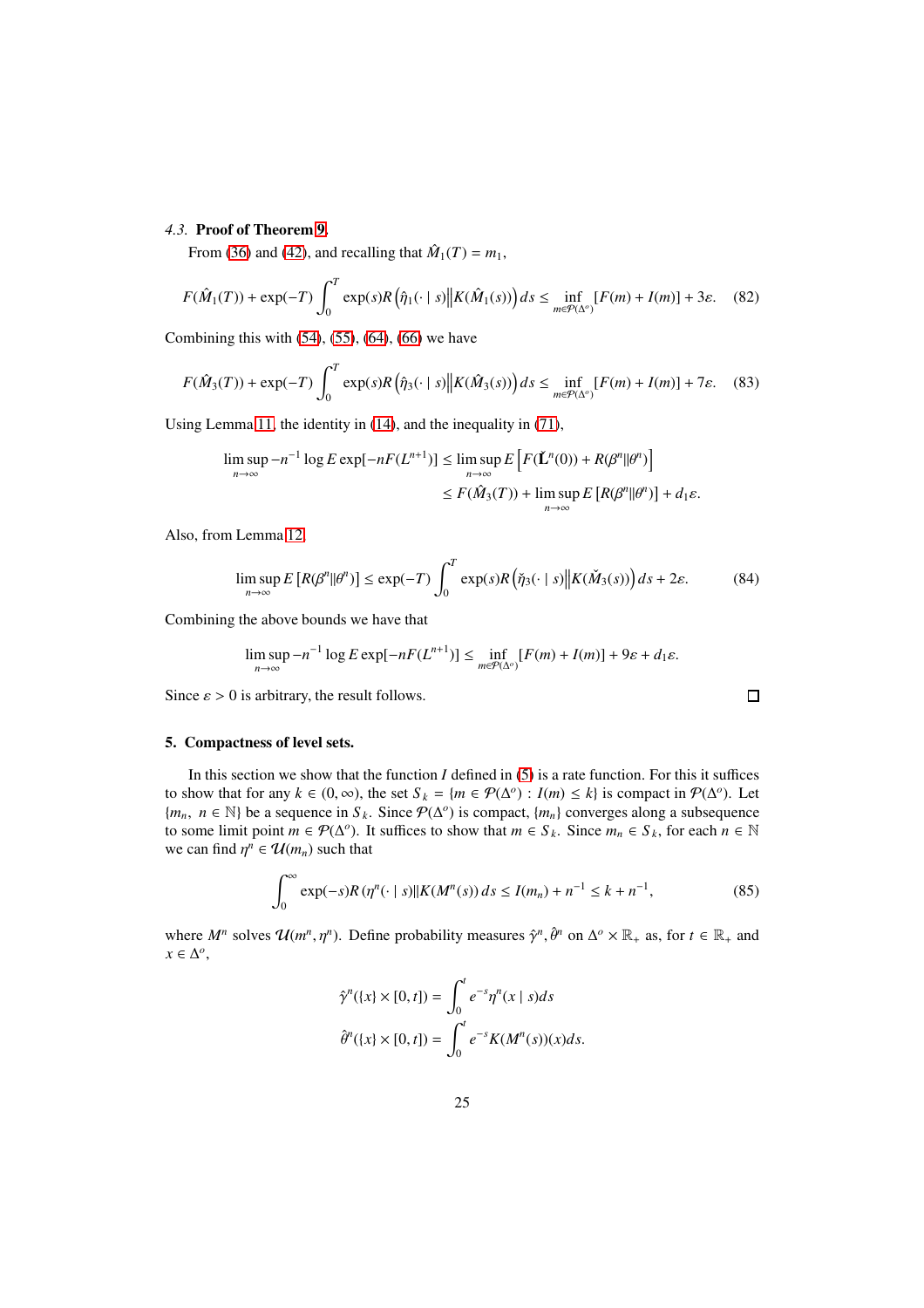Since  $\Delta^o$  is compact and  $[\hat{\gamma}^n]_2(ds) = [\hat{\theta}^n]_2(ds) = e^{-s}ds$ , it follows that the sequences  $\{\hat{\gamma}^n, n \in \mathbb{N}\}\$ ,  $\{\hat{\theta}^n, n \in \mathbb{N}\}$  are tight in  $\mathcal{P}(\Delta^o \times \mathbb{R}_+)$ . Consider a further subsequence (of the subsequence along which  $m^n$  converges) along which  $\hat{\gamma}^n$  and  $\hat{\theta}^n$  converge to  $\hat{\gamma}$  and  $\hat{\theta}$  respectively, and relabel this subsequence once more as  $\{n\}$ . Note that since  $M^n$  solves  $\mathcal{U}(m^n, \eta^n)$ , we have, for  $t \in \mathbb{R}_+$ ,

$$
M^n(t) = m^n - \int_0^t \eta^n(s)ds + \int_0^t M^n(s)ds.
$$

A straightforward calculation shows that  $||M^n(t) - M^n(s)|| \le 2(t - s)$  for all  $0 \le s \le t < \infty$ , from which it follows that  $\{M^n, n \in \mathbb{N}\}\$ is relatively compact in  $C([0,\infty): \mathcal{P}(\Delta^o)$ . Assume without loss of generality (by selecting a further subsequence if needed) that  $M^n \to M$  in  $C([0,\infty))$ :  $\mathcal{P}(\Delta^o)$  as  $n \to \infty$ . Note that we can write, for  $t \in \mathbb{R}_+$  and  $x \in \Delta^o$ ,

$$
M^{n}(t)(x) = m^{n}(x) - \int_{0}^{t} e^{s} \hat{\gamma}^{n}(\lbrace x \rbrace \times ds) + \int_{0}^{t} M^{n}(s)(x) ds.
$$

Sending  $n \to \infty$  in the previous display, we get

<span id="page-25-0"></span>
$$
M(t)(x) = m(x) - \int_0^t e^s \hat{\gamma}(\{x\} \times ds) + \int_0^t M(s)(x)ds.
$$
 (86)

Furthermore, since  $[\hat{\gamma}]_2(ds) = e^{-s}ds$ , we can disintegrate  $\hat{\gamma}$  as  $\hat{\gamma}(\cdot \times ds) = \hat{\eta}(\cdot \mid s)e^{-s}ds$ , where  $s \mapsto \hat{\eta}(s) = \hat{\eta}(\cdot \mid s)$  is a measurable map from  $[0, \infty)$  to  $\mathcal{P}(\Delta^o)$ . With this observation and [\(86\)](#page-25-0), we have, for  $t \in \mathbb{R}_+$ ,

$$
M(t) = m - \int_0^t \hat{\eta}(s) + \int_0^t M(s)ds
$$

which shows that

<span id="page-25-1"></span> $\hat{\eta} \in \mathcal{U}(m).$  (87) Next, note that for each  $t \in \mathbb{R}_+$  and  $x \in \Delta^o$ 

$$
\int_0^t e^s \hat{\theta}^n(\{x\} \times ds) = \int_0^t K(M^n(s))(x) ds.
$$

Sending  $n \to \infty$  in the above display, we have, for each  $t \in \mathbb{R}_+$  and  $x \in \Delta^o$ ,

$$
\int_0^t e^s \hat{\theta}(\{x\} \times ds) = \int_0^t K(M(s))(x) ds.
$$

Also, since  $[\hat{\theta}]_2(ds) = e^{-s}ds$ , we can disintegrate  $\hat{\theta}$  as  $\hat{\theta}(\cdot \times ds) = \hat{K}(\cdot \mid s)e^{-s}ds$ , where  $s \mapsto \hat{K}(s) =$  $\hat{K}(\cdot \mid s)$  is a measurable map from [0,  $\infty$ ) to  $\mathcal{P}(\Delta^o)$ . This says that for all  $t \in \mathbb{R}_+$  and  $x \in \Delta^o$ ,

$$
\int_0^t K(M(s))(x)ds = \int_0^t \hat{K}(x \mid s)ds
$$

and so  $K(M(s)) = \hat{K}(\cdot | s)$  for a.e. *s*. Finally, by the chain rule for relative entropies (see [\[8](#page-26-8), Corollary 2.7])

$$
\int_0^\infty \exp(-s)R(\eta^n(\cdot \mid s)\|K(M^n(s))\,ds = R(\hat{\gamma}^n \|\hat{\theta}^n),
$$